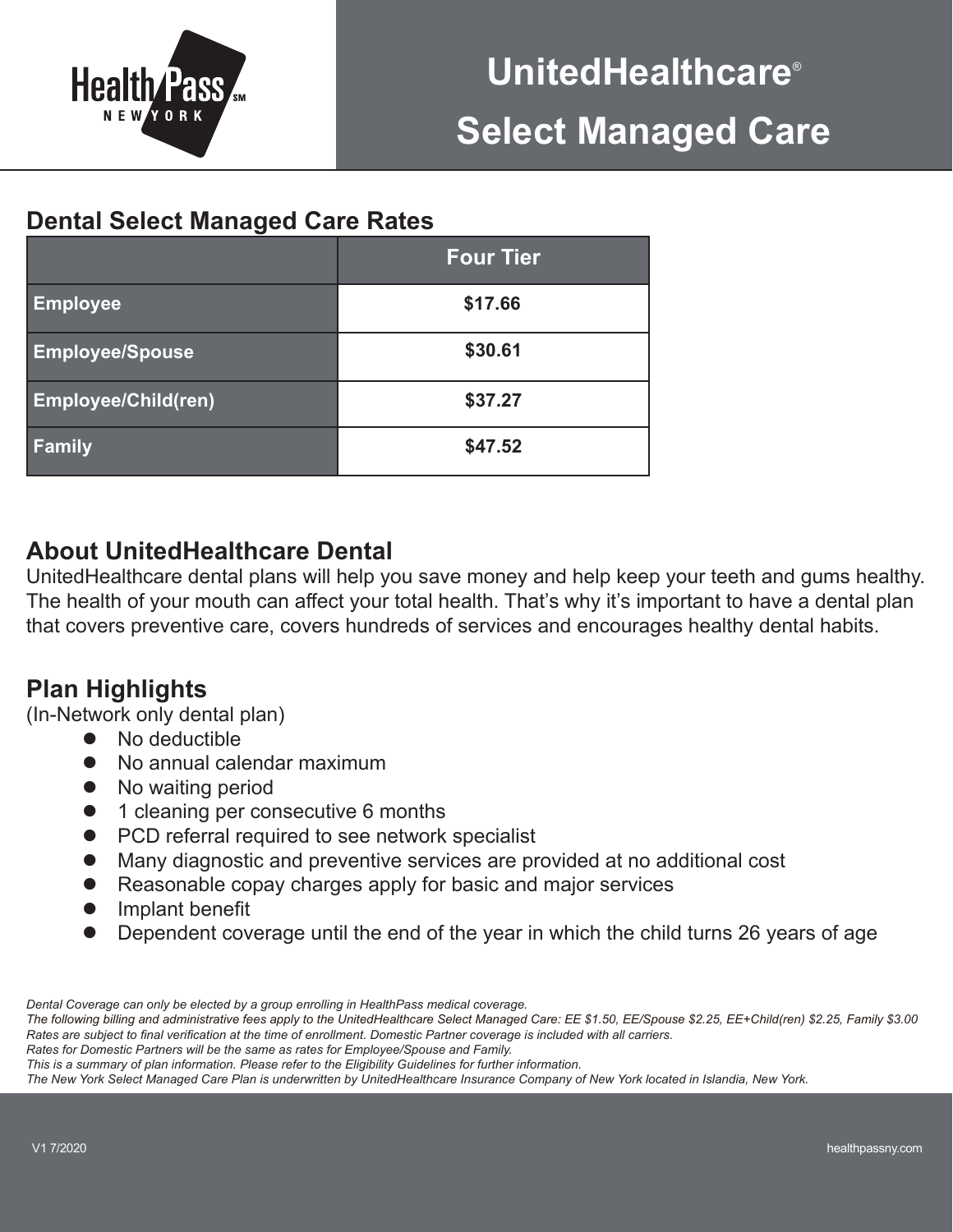### **UnitedHealthcare®**

**Select Managed Care Voluntary NY300B** /covered dental services

#### **ADA DESCRIPTION MEMBER PAYS**

| <b>DIAGNOSTIC SERVICES</b>                                                                                    |       |
|---------------------------------------------------------------------------------------------------------------|-------|
| D0120 * PERIODIC ORAL EVALUATION EST PT                                                                       | \$0   |
| D0140 LTD ORAL EVALUATION - PROBLEM FOCUS                                                                     | \$0   |
| D0145 * ORAL EVAL PT<3 AND COUNSEL                                                                            | \$0   |
| D0150 *COMP ORAL EVALUATION - NEW/EST PT                                                                      | \$0   |
| D0160 *DTL&EXT ORAL EVAL - PROB FOCUS RPT                                                                     | \$0   |
| D0170 RE-EVALUATION - LTD PROBLEM FOCUSED                                                                     | \$0   |
| D0171 RE-EVALUATION - POST-OPERATIVE OFFICE VISIT                                                             | \$0   |
| D0180 *COMP PERIODONTAL EVAL - NEW/EST PT                                                                     | \$0   |
| D0210 *INTRAORAL-COMPLETE SERIES OF RADIOGRAPHIC IMAGES                                                       | \$0   |
| D0220 INTRAORAL PERIAPICAL FIRST RADIOGRAPHIC IMAGE                                                           | \$4   |
| D0230 INTRAORL PERIAPICAL EA ADD RADIOGRAPHIC IMAGE                                                           | \$2   |
| D0240 INTRAORAL - OCCLUSAL RADIOGRAPHIC IMAGE                                                                 | \$0   |
| D0250 EXTRA-ORAL - 2D PROJECTION RADIOGRAPHIC IMAGE                                                           | \$0   |
| D0251 * EXTRA-ORAL POSTERIOR DENTAL RADIOGRAPHIC IMAGE                                                        | \$0   |
| D0270 *BITEWING - SINGLE RADIOGRAPHIC IMAGE                                                                   | \$0   |
| D0272 *BITFWINGS - TWO RADIOGRAPHIC IMAGES                                                                    | \$0   |
| D0273 *BITEWINGS - THREE RADIOGRAPHIC IMAGES                                                                  | \$0   |
| D0274 *BITEWINGS - FOUR RADIOGRAPHIC IMAGES                                                                   | \$0   |
| D0277 *VERTICAL BITEWINGS - 7 TO 8 RADIOGRAPHIC IMAGES                                                        | \$30  |
| D0310 RADIOGRAPHS-SIALOGRAPHY                                                                                 | \$150 |
| D0320 TMJ - Including injection                                                                               | \$250 |
| D0321 RADIOGRAPHS - TEMPOROMANDIBULARJOINT<br><b>RADIOGRAPHICIMAGES</b>                                       | \$150 |
| D0322 RADIOGRAPHS OTHER TEMPOROMANDIBULAR FILMS                                                               | \$150 |
| D0330 *PANORAMIC RADIOGRAPHIC IMAGE                                                                           | \$50  |
| D0340 2D CEPHALOMETRIC RADIOGRAPHIC IMAGE - ACQUISITION,<br>MEASUREMENT AND ANALYSIS                          | \$150 |
| D0350 2D ORAL/FACIAL PHOTOGRAPHIC IMAGE OBTAINED INTRA-<br><b>ORALLY OR EXTRA-ORALLY</b>                      | \$20  |
| D0364 *CONE BEAM CT CAPTURE AND INTERPRETATION WITH<br>LIMITED FIELDFIELD OF VIEW-LESS THAN ONE WHOLE JAW     | \$140 |
| D0365 *CONE BEAM CT CAPTURE AND INTERPRETATION WITH<br>LIMITED FIELD OF VIEW OF ONE FULL DENTAL ARCH-MANDIBLE | \$130 |
| D0366 *CONE BEAM CT CAPTURE AND INTERPRETATION WITH<br>LIMITED FIELD OF VIEW OF ONE FULL DENTAL ARCH-MAXILLA  | \$130 |
| D0367 *CONE BEAM CT CAPTURE AND INTERPRETATION WITH FIELD<br>OF VIEW OF BOTH JAWS                             | \$175 |
| D0368 *CONE BEAM CT CAPTURE AND INTERPRETATION FOR TMJ<br>SERIES INCLUDING TWO OR MORE EXPOSURES              | \$130 |
| D0369 *MAXILLOFACIAL MRI CAPTURE AND INTERPRETATION                                                           | \$180 |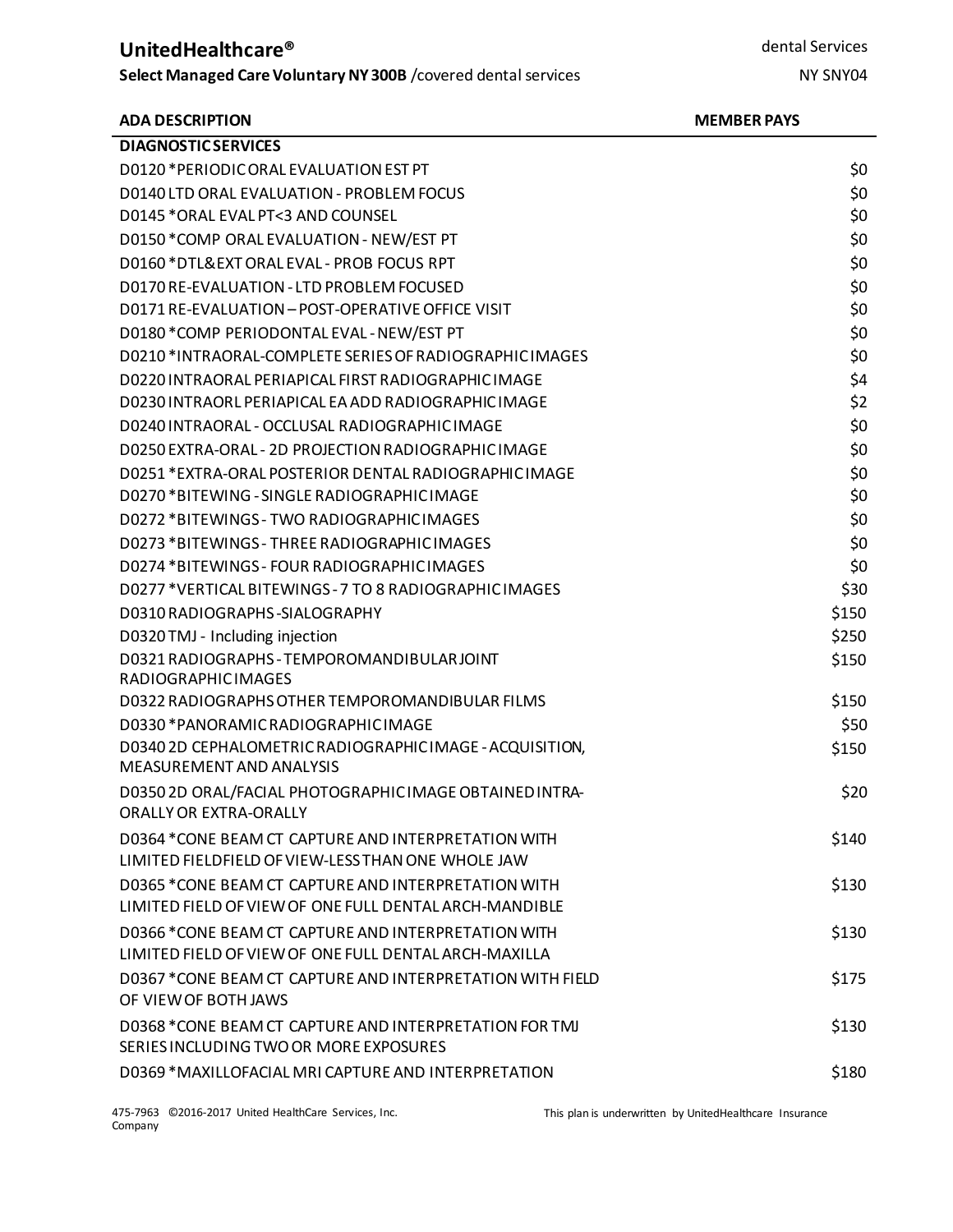| <b>ADA DESCRIPTION</b>                                     | <b>MEMBER PAYS</b> |
|------------------------------------------------------------|--------------------|
| D0370 *MAXILLOFACIAL ULTRASOUND CAPTURE AND                | \$160              |
| <b>INTERPRETATION</b>                                      |                    |
| D0371 *SIALOENDOSCOPY AND CAPTURE AND INTERPRETATION       | \$160              |
| D0380 *CONE BEAM CT IMAGE CAPTURE WITH LIMITED FIELD OF    | \$140              |
| <b>VIEW-LESS THAN ONE WHOLE JAW</b>                        |                    |
| D0381 *CONE BEAM CT IMAGE CAPTURE WITH FIELD OF VIEW OF    | \$130              |
| ONE FULL DENTAL ARCH-MANDIBLE                              |                    |
| D0382 *CONE BEAM CT IMAGE CAPTURE WITH FIELD OF VIEW OF    | \$130              |
| ONE FULL DENTAL ARCH-MAXILLA                               |                    |
| D0383 *CONE BEAM CT IMAGE CAPTURE WITH FIELD OF VIEW OF    | \$175              |
| <b>BOTH JAWS</b>                                           |                    |
| D0384 *CONE BEAM CT IMAGE CAPTURE FOR TMJ SERIES INCLUDING | \$130              |
| <b>TWO OR MORE EXPOSURES</b>                               |                    |
| D0385 *MAXILLOFACIAL MRI IMAGE CAPTURE                     | \$160              |
| D0386 *MAXILLOFACIAL ULTRASOUND IMAGE CAPTURE              | \$160              |
| D0393 *SIMULATION USING 3D IMAGES                          | \$0                |
| D0394 *DIGITAL SUBTRACTION OF IMAGES                       | \$0                |
| D0395 * FUSION OF TWO OR MORE 3D IMAGES                    | \$0                |
| D0415 COLLECT MICROORAGNISMS CULT & SENS                   | \$20               |
| D0425 CARIES SUSCEPTIBILITY TESTS                          | \$20               |
| D0431 ADJUNCT PREDX TST NO CYTOL/BX PROC                   | \$65               |
| D0460 PULP VITALITY TESTS                                  | \$10               |
| D0470 DIAGNOSTIC CASTS                                     | \$0                |
| D0472 ACCESS TISS-GROSS EXAM-PREP & REPRT                  | \$0                |
| D0473 ACCESS TISS-GROSS/MICRO-PREP/REPRT                   | \$0                |
| D0474 ACSS TISS GR&MICSURG MARG PREP/RPT                   | \$0                |
| D0480 PROCESSING AND INTERP OF EXFOLIATIVE CYTOLOGICAL     | \$0                |
| SMEARS, INCL PREP AND TRANS OF WRITTEN REPORT              |                    |
| D0486 ACCESSION OF TRANSEPITHELIAL CYTOLOGIC SAMPLE,       | \$0                |
| MICCROSCOPIS EXAMINATION, PREPARATION AND TRANSMISSION     |                    |
| OF WRITTEN REPORT                                          |                    |
| D0502 OTHER ORAL PATHOLOGY PROCEDURES                      | \$0                |
| D0600 NON-IONIZING DIAGNOSTIC PROCEDURE CAPABLE OF         | \$0\$              |
| QUANTIFYING, MONITORING, AND RECORDING CHANGES IN          |                    |
| STRUCTURE OF ENAMEL, DENTIN AND CEMENTUM                   |                    |
| D0601 CARIES RISK ASSESSMENT AND DOCUMENTATION, LOW        | \$0                |
| D0602 CARIES RISK ASSESSMENT AND DOCUMENTATION, MODERATE   | \$0                |
| D0603 CARIES RISK ASSESSMENT AND DOCUMENTATION, HIGH       | \$0                |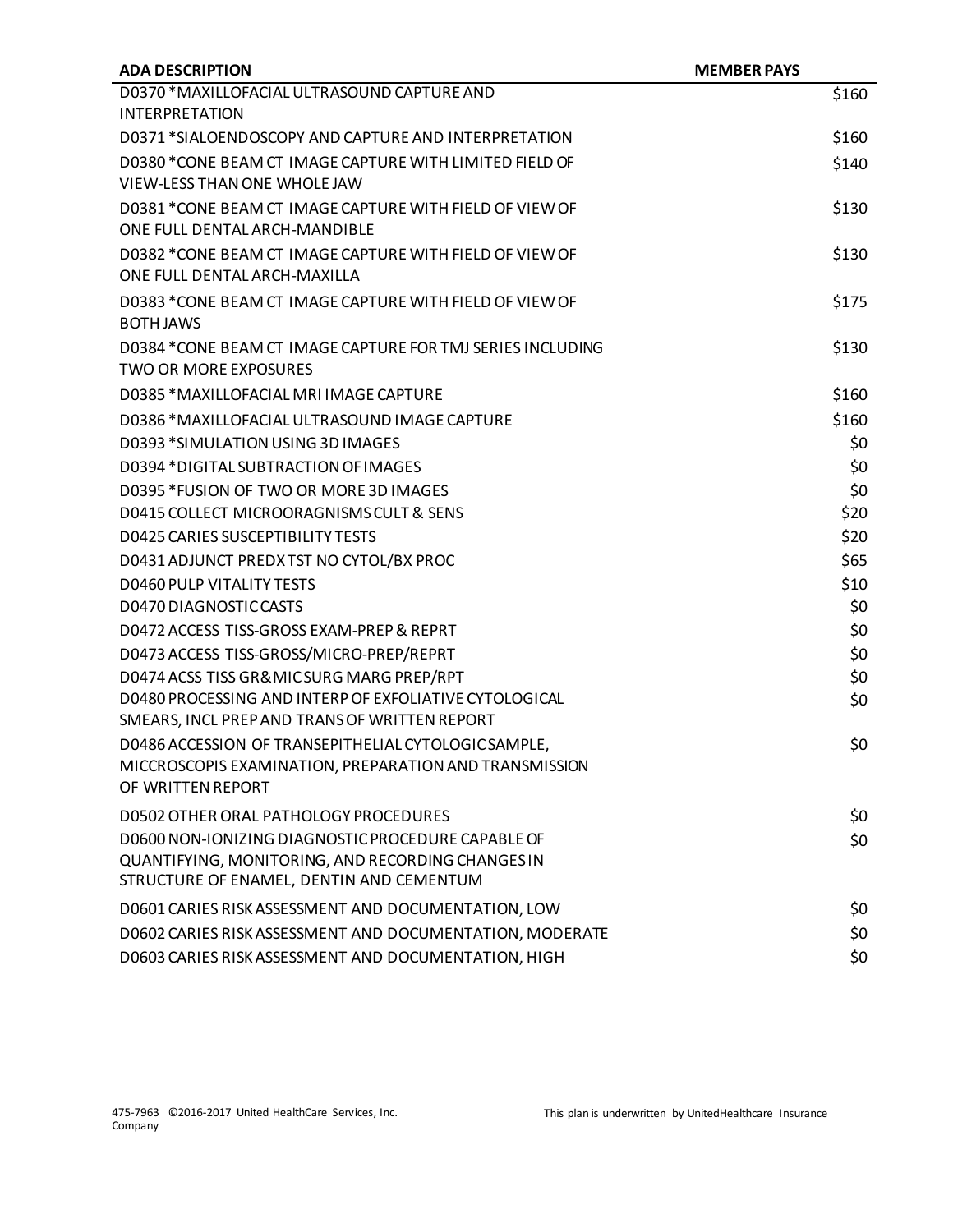| <b>ADA DESCRIPTION</b>                                                      | <b>MEMBER PAYS</b> |
|-----------------------------------------------------------------------------|--------------------|
| <b>PREVENTIVE SERVICES</b>                                                  |                    |
| D1110 * PROPHYLAXIS - ADULT                                                 | \$0                |
| D1110 - PROPHYLAXIS - ADULT 1 ADD. PROPHY WITHIN 6 MONTHS                   | \$40               |
| D1120 * PROPHYLAXIS - CHILD                                                 | \$0                |
| D1120 - PROPHYLAXIS - CHILD 1 ADD. PROPHY WITHIN 6 MONTHS                   | \$25               |
| D1206 *TOP FLUORIDE VARNISH                                                 | \$25               |
| D1208 *TOPICAL APPLICATION OF FLUORIDE - EXCLUDING VARNISH                  | \$0                |
| D1310 NUTRIT CNSL CONTROL DENTAL DISEASE                                    | \$0                |
| D1320 TOBACCO CNSL CNTRL& PREVION ORLDZ                                     | \$0                |
| D1330 ORAL HYGIENE INSTRUCTIONS                                             | \$0                |
| D1351 *SEALANT - PER TOOTH                                                  | \$0                |
| D1352 *PREV RESIN RESTORATION IN MOD HIGH CARIES RISK<br>PATIENT-PERM TOOTH | \$0                |
| D1353 SEALANT REPAIR - PER TOOTH                                            | \$0                |
| D1354 *INTERIM CARIES ARRESTING MEDICAMENT APPLICATION                      | \$20               |
| D1510 *SPACE MAINTAINER - FIXED-UNILATERAL                                  | \$0                |
| D1515 *SPACE MAINTAINER - FIXED-BILATERAL                                   | \$0                |
| D1520 *SPACE MAINTAINER - REMOVABLE-UNI                                     | \$0                |
| D1525 *SPACE MAINTAINER - REMOVABLE-BIL                                     | \$0                |
| D1550 RECEMENT OR RE-BOND SPACE MAINTAINER                                  | \$25               |
| D1555 REMOVAL OF FIXED SPACE MAINTAINER                                     | \$25               |
| D1575 DISTAL SHOE SPACE MAINTAINER - FIXED - UNILATERAL                     | \$0                |
| <b>RESTORATIVE SERVICES</b>                                                 |                    |
| D2140 AMALGAM-ONE SURFACE PRIMARY/PERM                                      | \$0                |
| D2150 AMALGAM-TWO SURFACES PRIMARY/PERM                                     | \$0                |
| D2160 AMALGAM-3 SURFACES PRIMARY/PERM                                       | \$60               |
| D2161 AMALGAM-FOUR/MORE SURF PRIM/PERM                                      | \$70               |
| D2330 RESIN COMPOS - ONE SURFACE ANTERIOR                                   | \$45               |
| D2331 RESIN COMPOS - 2 SURFACES ANTERIOR                                    | \$65               |
| D2332 RESIN COMPOS - 3 SURFACES ANTERIOR                                    | \$75               |
| D2335 RSN COMPOS-4/> SURF/W/INCISAL ANG                                     | \$88               |
| D2390 RESIN COMPOS CROWN ANTERIOR                                           | \$125              |
| D2391 RESIN COMPOS - 1 SURFACE POSTERIOR                                    | \$70               |
| D2392 RESIN COMPOS - 2 SURFACES POSTERIOR                                   | \$80               |
| D2393 RESIN COMPOS - 3 SURFACES POSTERIOR                                   | \$95               |
| D2394 RESIN COMPOS - 4/MORE SURFACES POST                                   | \$120              |
| D2410 GOLD FOIL - ONE SURFACE                                               | \$75               |
| D2420 GOLD FOIL - TWO SURFACES                                              | \$95               |
| D2430 GOLD FOIL - THREE SURFACES                                            | \$125              |
| D2510 INLAY - METALLIC - ONE SURFACE                                        | \$290              |
| D2520 INLAY - METALLIC - TWO SURFACES                                       | \$300              |
| D2530 INLAY - METALLIC - 3/MORE SURFACES                                    | \$320              |
| D2542 ONLAY - METALLIC - TWO SURFACES                                       | \$350              |

475-7963 ©2016-2017 United HealthCare Services, Inc. Company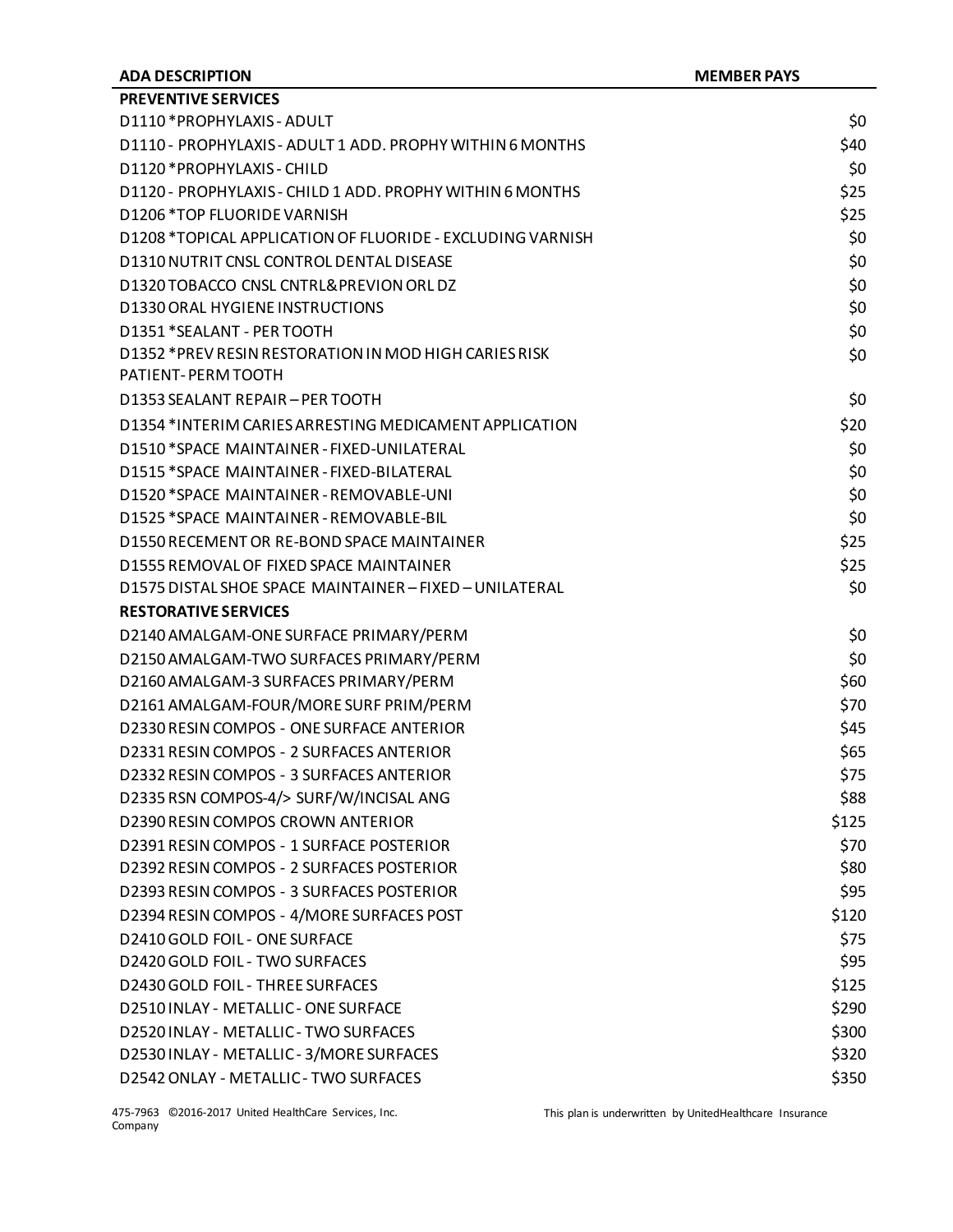| <b>ADA DESCRIPTION</b>                                                  | <b>MEMBER PAYS</b> |
|-------------------------------------------------------------------------|--------------------|
| D2543 ONLAY METALLICTHREE SURFACES                                      | \$375              |
| D2544 ONLAY METALLIC FOUR OR MORE SURF                                  | \$325              |
| D2610 INLAY - PORCELN/CERAMIC - 1 SURFACE                               | \$350              |
| D2620 INLAY- PORCELN/CERAMIC - 2 SURF                                   | \$375              |
| D2630 INLAY - PORCELN/CERAM - 3/MORE SURF                               | \$375              |
| D2642 ONLAY - PORCELN/CERAMIC - 2 SURF                                  | \$410              |
| D2643 ONLAY - PORCELN/CERAMIC - 3 SURF                                  | \$440              |
| D2644 ONLAY - PORCELN/CERAM - 4/MORE SURF                               | \$450              |
| D2650 INLAY-RSN COMPOS COMPOS/RSN-1 SURF                                | \$245              |
| D2651 INLAY-RSN COMPOS COMPOS/RSN-2 SURF                                | \$250              |
| D2652 INLAY-RSN COMPOS COMPOS/RSN-3/>SURF                               | \$275              |
| D2662 ONLAY-RSN COMPOS COMPOS/RSN-2 SURF                                | \$245              |
| D2663 ONLAY-RSN COMPOS COMPOS/RSN-3 SURF                                | \$270              |
| D2664 ONLAY-RSN COMPOS COMPOS/RSN-4/>                                   | \$285              |
| D2710 *CROWN RESINBASED COMPOSITE INDIRECT                              | \$195              |
| D2712 *CROWN 3/4 RESNBASED COMPOS INDIRECT                              | \$195              |
| D2720 *CROWN - RESIN WITH HIGH NOBLE METAL                              | \$450              |
| D2721 *CROWN - RESIN W/PREDOM BASE METAL                                | \$395              |
| D2722 * CROWN - RESIN WITH NOBLE METAL                                  | \$420              |
| D2740 *CROWN - PORCELAIN/CERAMIC SUBSTRATE                              | \$525              |
| D2750 *CROWN - PORCELN FUSED HI NOBLE METL                              | \$495              |
| D2751 *CROWN-PORCELN FUSD PREDOM BASE METL                              | \$420              |
| D2752 *CROWN - PORCELAIN FUSED NOBLE METAL                              | \$475              |
| D2780 *CROWN - 3/4 CAST HIGH NOBLE METAL                                | \$425              |
| D2781 *CROWN - 3/4 CAST PREDOM BASE METL                                | \$405              |
| D2782 *CROWN - 3/4 CAST NOBLE METAL                                     | \$415              |
| D2783 *CROWN - 3/4 PORCELAIN/CERAMIC                                    | \$450              |
| D2790 *CROWN - FULL CAST HIGH NOBLE METAL                               | \$495              |
| D2791 *CROWN - FULL CAST PREDOM BASE METL                               | \$420              |
| D2792 *CROWN - FULL CAST NOBLE METAL                                    | \$480              |
| D2794 * CROWN TITANIUM                                                  | \$470              |
| D2799 *PROVISIONAL CROWN - FURTHER TREATMENT OR                         | \$130              |
| COMPLETION OF DIAGNOSIS NECESSARY PRIOR TO FINAL<br><b>IMPRESSION</b>   |                    |
| D2910 RECEMENT OR RE-BOND INLAY ONLAY VENEER OR PART COV<br><b>REST</b> | \$25               |
| D2915 RECEMENT OR RE-BOND INDIRECTLY FABRICATED PREFAB<br>POST & CORE   | \$25               |
| D2920 RECEMENT OR RE-BOND CROWN                                         | \$25               |
| D2921 REATTACHMENT OF TOOTH FRAGMENT                                    | \$10               |
| D2929 PREFABRICATED PORCELAIN CROWN-PRIMARY                             | \$34               |
| D2930 PRFABR STAINLESS STEEL CROWN-PRIM                                 | \$0                |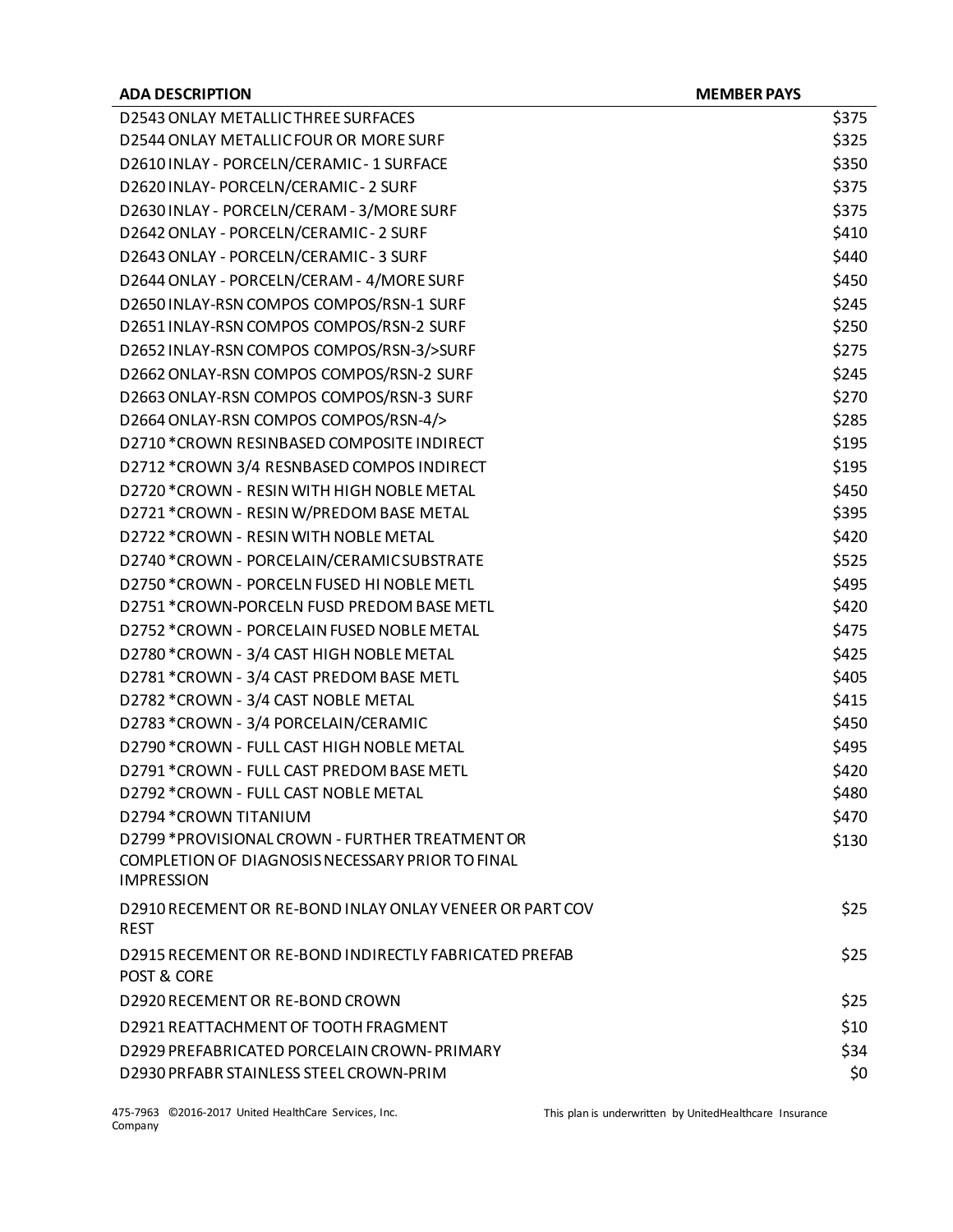| <b>ADA DESCRIPTION</b>                                       | <b>MEMBER PAYS</b> |
|--------------------------------------------------------------|--------------------|
| D2931 PRFABR STAINLESS STEEL CROWN-PERM                      | \$95               |
| D2932 PREFABRICATED RESIN CROWN                              | \$95               |
| D2933 PRFABR STNLSS STEEL CROWN RSN WNDOW                    | \$145              |
| D2940 SEDATIVE FILLING                                       | \$40               |
| D2941 INTERIM THERAPEUTIC RESTORATION - PRIMARY DENTITION    | \$20               |
| D2949 RESTORATIVE FOUNDATION FOR AN INDIRECT RESTORATION     | \$20               |
| D2950 CORE BUILDUP INCLUDING ANY PINS                        | \$85               |
| D2951 PIN RETN - PER TOOTH ADDITION REST                     | \$20               |
| D2952 POST & CORE ADD CROWN INDIRECT FAB                     | \$135              |
| D2953 EA ADD INDIRECT FAB POST SAME TOOTH                    | \$105              |
| D2954 PREFABR POST&CORE ADDITION CROWN                       | \$120              |
| <b>D2955 POST REMOVAL</b>                                    | \$35               |
| D2957 EA ADD PREFABR POST - SAME TOOTH                       | \$30               |
| D2960 LABIAL VENEER (LAMINATE) - CHAIRSIDE                   | \$200              |
| D2961 LABIAL VENEER (RESIN LAMINATE) - LABORATORY            | \$255              |
| D2962 LABIAL VENEER (PORCELAIN LAMINATE) - LABORATORY        | \$425              |
| D2971 ADD PROC NEW CROWN XST PART DENTURE                    | \$45               |
| D2975 COPING                                                 | \$95               |
| <b>D2980 CROWN REPAIR</b>                                    | \$95               |
| D2981 INLAY REPAIR                                           | \$95               |
| D2982 ONLAY REPAIR                                           | \$95               |
| <b>D2983 VENEER REPAIR</b>                                   | \$95               |
| D2990 RESIN INFILTRATION OF INCIPIENT SMOOTH SURFACE LESIONS | \$29               |
| <b>ENDODONTIC SERVICES</b>                                   |                    |
| D3110 PULP CAP - DIRECT                                      | \$30               |
| D3120 PULP CAP - INDIRECT                                    | \$30               |
| D3220 TX PULPOT-CORONL DENTNOCEMENTLJUNC                     | \$65               |
| D3221 PULPAL DEBRID PRIMARY& PERM TEETH                      | \$95               |
| D3222 PARTIAL PULPOTOMY                                      | \$75               |
| D3230 PULPAL THERAPY - ANT PRIMARY TOOTH                     | \$70               |
| D3240 PULPAL THERAPY - POST PRIMARY TOOTH                    | \$60               |
| D3310 ANTERIOR                                               | \$310              |
| D3320 BICUSPID                                               | \$375              |
| D3330 MOLAR                                                  | \$485              |
| D3331 TX RC OBSTRUCTION; NON-SURG ACCESS                     | \$85               |
| D3332 INCMPL ENDO TX; INOP UNRSTR/FX TOOTH                   | \$150              |
| D3333 INTRL ROOT REPAIR PERFORATION DEFEC                    | \$125              |
| D3346 RETX PREVIOUS RCTHERAPY - ANTERIOR                     | \$375              |
| D3347 RETX PREVIOUS RCTHERAPY - BICUSPID                     | \$450              |
| D3348 RETX PREVIOUS RCTHERAPY - MOLAR                        | \$540              |
| D3351 APEXIFICAT/RECALCIFICAT - INIT VST                     | \$110              |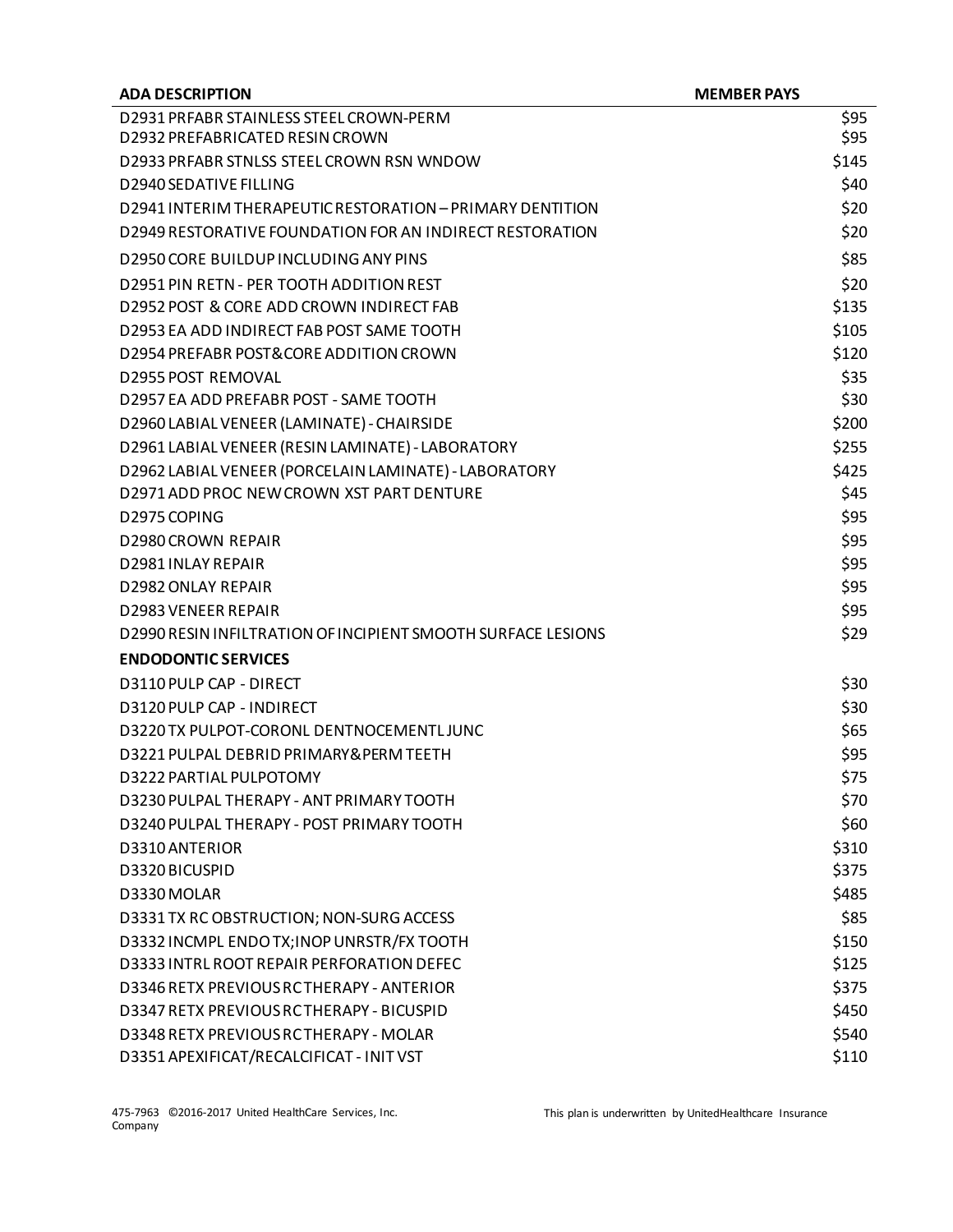| <b>ADA DESCRIPTION</b>                                                 | <b>MEMBER PAYS</b> |
|------------------------------------------------------------------------|--------------------|
| D3352 APEXIFICAT/RECALCIFICAT-INTERIM                                  | \$110              |
| D3353 APEXIFICAT/RECALCIFICAT-FINAL VISIT                              | \$110              |
| D3410 APICOECTOMY SURG - ANT                                           | \$265              |
| D3421 APICOECTOMY SURG-BICUSPID                                        | \$315              |
| D3425 APICOECTOMY SURG - MOLAR \$347                                   | \$350              |
| D3426 APICOECTOMY SURGERY                                              | \$110              |
| D3427 PERIRADICULAR SURGERY WITHOUT APICOECTOMY                        | \$265              |
| D3428 BONE GRAFT WITH PERIRADICULAR SURGERY - PER TOOTH                | \$32               |
| D3429 BONE GRAFT WITH PERIRADICULAR SURGERY - EACH<br>ADDITIONAL TOOTH | \$25               |
| D3430 RETROGRADE FILLING - PER ROOT                                    | \$85               |
| D3431 BIOLOGIC MATERIALS TO AID IN SOFT AND OSSEOUS TISSUE             | \$150              |
| <b>REGENERATION</b>                                                    |                    |
| D3432 GUIDED TISSUE REGENERATION, RESORBABLE BARRIER, PER              | \$150              |
| <b>SITE</b>                                                            |                    |
| D3450 ROOT AMPUTATION - PER ROOT                                       | \$195              |
| D3460 ENDODONTIC ENDOSSEOUS IMPLANT                                    | \$535              |
| D3470 INTENTIONAL REIMPLANTATION (INCLUDING NECESSARY                  | \$175              |
| SPLINTING)                                                             |                    |
| D3910 SURG PROC ISOLAT TOOTH W/RUBBER DAM                              | \$95               |
| D3920 HEMISECTION NOT INCL RC THERAPY                                  | \$145              |
| D3950 CANAL PREP&FIT PREFORMED DOWEL/POST                              | \$75               |
| <b>PERIODONTIC SERVICES</b>                                            |                    |
| D4210 GINGIVECT/PLSTY 4/>CNTIG TEETH QUAD                              | \$195              |
| D4211 GINGIVECT/PLSTY 1-3CNTIG TEETH QUAD                              | \$117              |
| D4212 GINGIVECT/PLSTY WITH REST PROC/TOOTH                             | \$70               |
| D4240 GINGL FLP 4/>CNTIG/BOUND TEETH QUAD                              | \$230              |
| D4241 GINGL FLP 1-3 CNTIG/BND TEETH QUAD                               | \$222              |
| D4245 APICALLY POSITIONED FLAP                                         | \$150              |
| D4249 CLIN CROWN LEN - HARD TISSUE                                     | \$250              |
| D4260 OSSEOUS SURG 4/> CNTIG TEETH QUAD                                | \$450              |
| D4261 OSSEOUS SURG 1-3 CNTIG TEETH QUAD                                | \$420              |
| D4263 BONE REPLCMT GRAFT - 1 SITE QUAD                                 | \$450              |
| D4264 BN REPLCMT GRAFT - EA ADD SITE QUAD                              | \$325              |
| D4265 BIOLOGIC MATERIALS TO AID IN SOFT AND OSSEOUS TISSUE             | \$325              |
| REGENERATION                                                           |                    |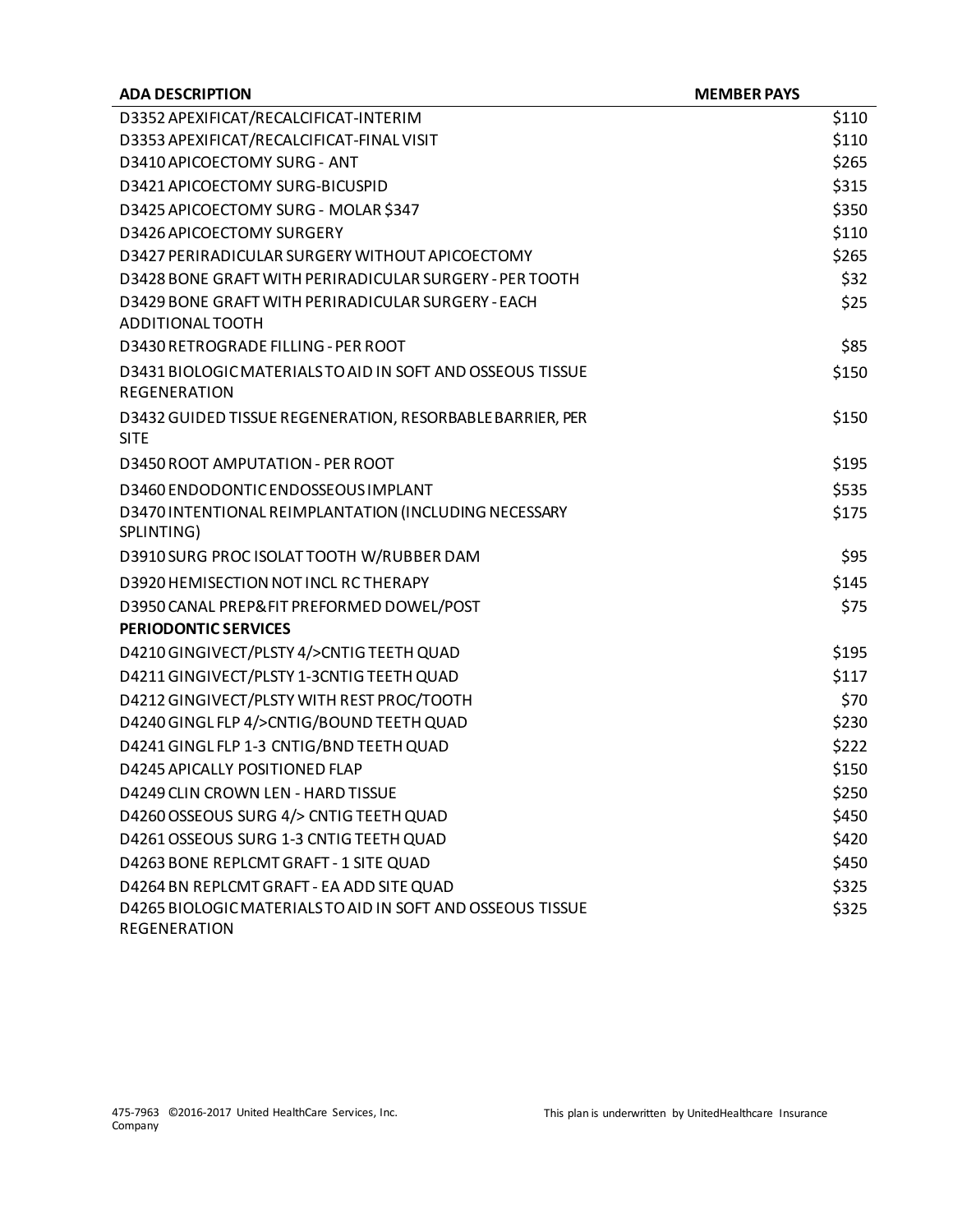| <b>ADA DESCRIPTION</b>                                                                                                                                | <b>MEMBER PAYS</b>                                      |
|-------------------------------------------------------------------------------------------------------------------------------------------------------|---------------------------------------------------------|
| D4266 GUIDED TISSUE REGENERATION - RESORBABLE BARRIER, PER                                                                                            | \$325                                                   |
| <b>SITE</b>                                                                                                                                           |                                                         |
| D4267 GUIDED TISSUE REGENERATION - NONRESORBABLE BARRIER,<br>PER SITE (INCLUDING MEMBRANE REMOVAL)                                                    | \$325                                                   |
| D4268 SURGICAL REVISION PROCEDURE, PER TOOTH                                                                                                          | \$0                                                     |
| D4270 PEDICLE SOFT TISSUE GRAFT PROCEDURE                                                                                                             | \$359                                                   |
| D4273 AUTOGENOUS CONNECTIVE TISSUE GRAFT PROCEDURE, 1ST<br><b>TOOTH</b>                                                                               | \$395                                                   |
| D4274 DISTAL OR PROXIMAL WEDGE PROCEDURE, SINGLE TOOTH<br>(WHEN NOT PERFORMED IN CONJUNCTION WITH SURGICAL<br>PROCEDURES IN THE SAME ANATOMICAL AREA) | \$135                                                   |
| D4275 NON-AUTOGENOUS CONNECTIVE TISSUE GRAFT PROCEDURE,<br><b>1ST TOOTH</b>                                                                           | \$502                                                   |
| D4276 COMBINED CONNECTIVE TISSUE AND DOUBLE PEDICLE GRAFT,<br>PER TOOTH                                                                               | \$65                                                    |
| D4277 FREE SOFT TISSUE GRAFT PROCEDURE -1ST TOOTH                                                                                                     | \$340                                                   |
| D4278 FREE SOFT TISSUE GRAFT PROCEDURE - ADD TOOTH                                                                                                    | \$75                                                    |
| D4283 AUTOGENOUS CONNECTIVE TISSUE GRAFT PROCEDURE                                                                                                    | \$353                                                   |
| (INCLUDING DONOR AND RECIPIENT SURIGCAL SITES-EACH                                                                                                    |                                                         |
| ADDITIONAL CONTIGUOUS TOOTH, IMPLANT OR EDENTULOUS                                                                                                    |                                                         |
| <b>TOOTH POSITION IN SAME GRAFT SITE</b>                                                                                                              |                                                         |
| D4285 NON-AUTOGENOUS CONNECTIVE TISSUE GRAFT PROCEDURE<br>(INCLUDING DONOR AND RECIPIENT SURIGCAL SITES - EACH                                        | \$392                                                   |
| ADDITIONAL CONTIGUOUS TOOTH, IMPLANT OR EDENTULOUS                                                                                                    |                                                         |
| <b>TOOTH POSITION IN SAME GRAFT SITE</b>                                                                                                              |                                                         |
| D4320 PROVISIONAL SPLINTING - INTRACORONAL                                                                                                            | \$115                                                   |
| D4321 PROVISIONAL SPLINTING - EXTRACORONAL                                                                                                            | \$105                                                   |
| D4341 *PRDNTL SCAL&ROOT PLAN 4/>TEETH-QUAD                                                                                                            | \$80 <sup>t</sup>                                       |
| D4342 *PRDONTAL SCAL&ROOT PLAN 1-3 TEETH                                                                                                              | \$60 <sup>t</sup>                                       |
| D4346 SCALING IN PRESENCE OF GENERALIZED MODERATE OR                                                                                                  | \$60                                                    |
| SEVERE GINGIVAL INFLAMMATION - FULL MOUTH, AFTER ORAL<br>EVALUATION                                                                                   |                                                         |
| D4355 *FULL MOUTH DEBRID COMP EVAL&DX                                                                                                                 | \$60 <sup>t</sup>                                       |
| D4381 *LOCALIZED DELIVERY OF ANTIMICROBIAL AGENTS VIA A                                                                                               | \$70 <sup>t</sup>                                       |
| CONTROLLED RELEASE VEHICLE INTO DISEASED CREVICULAR TISSUE,<br>PER TOOTH                                                                              |                                                         |
| D4910 * PERIODONTAL MAINTENANCE                                                                                                                       | \$55                                                    |
| D4910 * ADDITIONAL PERIODONTAL MAINTENANCE                                                                                                            | \$100                                                   |
| D4920 UNSCHEDULED DRESSING CHANGE                                                                                                                     | \$25                                                    |
| D4921 GINGIVAL IRRIGATION PER QUADRANT                                                                                                                | \$15                                                    |
| D4999 UNSPECIFIED PERIODONTAL PROCEDURE, BY REPORT                                                                                                    | \$0                                                     |
| REMOVABLE PROSTHODONTIC SERVICES                                                                                                                      |                                                         |
| D5110 *COMPLETE DENTURE - MAXILLARY                                                                                                                   | \$625                                                   |
| D5120 *COMPLETE DENTURE - MANDIBULAR                                                                                                                  | \$625                                                   |
| 475-7963 ©2016-2017 United HealthCare Services, Inc.                                                                                                  | This plan is underwritten by UnitedHealthcare Insurance |

Company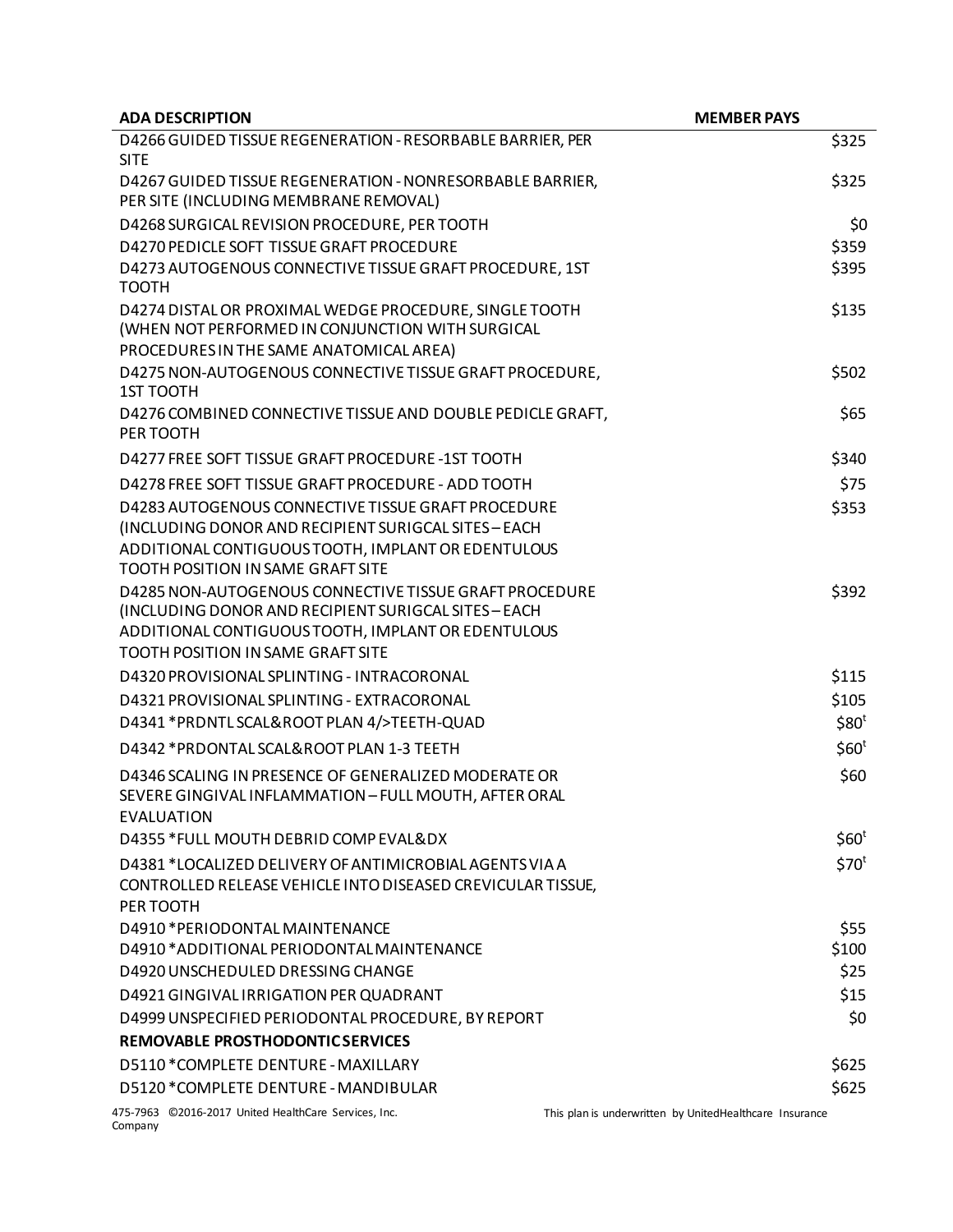| <b>ADA DESCRIPTION</b>                                                                                                                                  | <b>MEMBER PAYS</b>                                               |
|---------------------------------------------------------------------------------------------------------------------------------------------------------|------------------------------------------------------------------|
| D5230 * IMMEDIATE DENTURE - MAXILLARY                                                                                                                   | \$695                                                            |
| D5140 *IMMEDIATE DENTURE - MANDIBULAR                                                                                                                   | \$695                                                            |
| D5211 * MAX PARTIAL DENTURE - RESIN BASE                                                                                                                | \$450                                                            |
| D5212 * MAND PARTIAL DENTUR - RESIN BASE                                                                                                                | \$450                                                            |
| D5213 *MAX PART DENTUR-CAST METL W/RSN                                                                                                                  | \$655                                                            |
| D5214 *MAND PART DENTUR-CAST METLW/RSN                                                                                                                  | \$655                                                            |
| D5221 * IMMEDIATE MAXILLARY PARTIAL DENTURE - RESIN BASE<br>(INCLUDING ANY CONVENTIONAL CLASPS, RESTS AND TEETH)                                        | \$470                                                            |
| D5222 *IMMEDIATE MANDIBULAR PARTIAL DENTURE - RESIN BASE<br>(INCLUDING ANY CONVENTIONAL CLASPS, RESTS AND TEETH)                                        | \$470                                                            |
| D5223 *IMMEDIATE MAXILLARY PARTIAL DENTURE - CASE METAL<br>FRAMEWORK WITH RESIN DENTURE BASES (INCLUDING ANY<br>CONVENTIONAL CLASPS, RESTS AND TEETH)   | \$675                                                            |
| D5224 * IMMEDIATE MANDIBULAR PARTIAL DENTURE - CASE METAL<br>FRAMEWORK WITH RESIN DENTURE BASES (INCLUDING ANY<br>CONVENTIONAL CLASPS, RESTS AND TEETH) | \$675                                                            |
| D5225 *MAXILLARY PARTIAL DENTURE FLEX BASE                                                                                                              | \$655                                                            |
| D5226 *MANDIBULAR PART DENTURE FLEX BASE                                                                                                                | \$655                                                            |
| D5281 *REMV UNI PART DENTUR-1 PC CAST METL                                                                                                              | \$255                                                            |
| D5410 ADJUST COMPLETE DENTURE - MAXILLARY                                                                                                               | \$20                                                             |
| D5411 ADJUST COMPLETE DENTUR - MANDIBULAR                                                                                                               | \$20                                                             |
| D5421 ADJUST PARTIAL DENTURE - MAXILLARY                                                                                                                | \$20                                                             |
| D5422 ADJUST PARTIAL DENTURE - MANDIBULAR                                                                                                               | \$20                                                             |
| D5511 *REPAIR BROKEN COMPLETE DENTURE BASE, MANDIBULAR                                                                                                  | \$75                                                             |
| D5512 *REPAIR BROKEN COMPLETE DENTURE BASE, MAXILLARY                                                                                                   | \$75                                                             |
| D5520 *REPL MISS/BROKEN TEETH-CMPL DENTUR                                                                                                               | \$70                                                             |
| D5611 *REPAIR RESIN PARTIAL DENTURE BASE, MANDIBULAR                                                                                                    | \$50                                                             |
| D5612 *REPAIR RESIN PARTIAL DENTURE BASE, MAXILLARY                                                                                                     | \$50                                                             |
| D5621 *REPAIR CAST PARTIAL FRAMEWORK, MANDIBULAR                                                                                                        | \$55                                                             |
| D5622 *REPAIR CAST PARTIAL FRAMEWORK, MAXILLARY                                                                                                         | \$55                                                             |
| D5630 *REPAIR OR REPLACE BROKEN CLASP - PER TOOTH                                                                                                       | \$55                                                             |
| D5640 *REPLACE BROKEN TEETH - PER TOOTH                                                                                                                 | \$45                                                             |
| D5650 * ADD TOOTH FXISTING PARTIAL DENTURE                                                                                                              | \$65                                                             |
| D5660 *ADD CLASP EXISTING PARTIAL DENTURE - PER TOOTH                                                                                                   | \$75                                                             |
| D5670 *REPL ALL TEETH&ACRYLC FRMEWRK MAX                                                                                                                | \$220                                                            |
| D5671 *REPLALL TEETH&ACRYLC FRMEWRK MAND                                                                                                                | \$220                                                            |
| D5710 *REBASE COMPLETE MAXILLARY DENTURE                                                                                                                | \$195                                                            |
| D5711 *REBASE COMPLETE MANDIBULAR DENTURE                                                                                                               | \$195                                                            |
| D5720 *REBASE MAXILLARY PARTIAL DENTURE                                                                                                                 | \$175                                                            |
| D5721 *REBASE MANDIBULAR PARTIAL DENTURE                                                                                                                | \$175                                                            |
| D5730 *RELINE CMPL MAXIL DENTURE CHAIRSIDE                                                                                                              | \$85                                                             |
| D5731 *RELINE CMPL MAND DENTURE CHAIRSIDE                                                                                                               | \$85                                                             |
| D5740 *RELINE MAXIL PART DENTURE CHAIRSIDE                                                                                                              | \$65                                                             |
| D5741 *RELINE MAND PART DENTURE CHAIRSIDE                                                                                                               | \$65                                                             |
| D5750 *RELINE CMPL MAXIL DENTURE LAB<br>475-7963 ©2016-2017 United HealthCare Services, Inc.<br>Company                                                 | \$150<br>This plan is underwritten by UnitedHealthcare Insurance |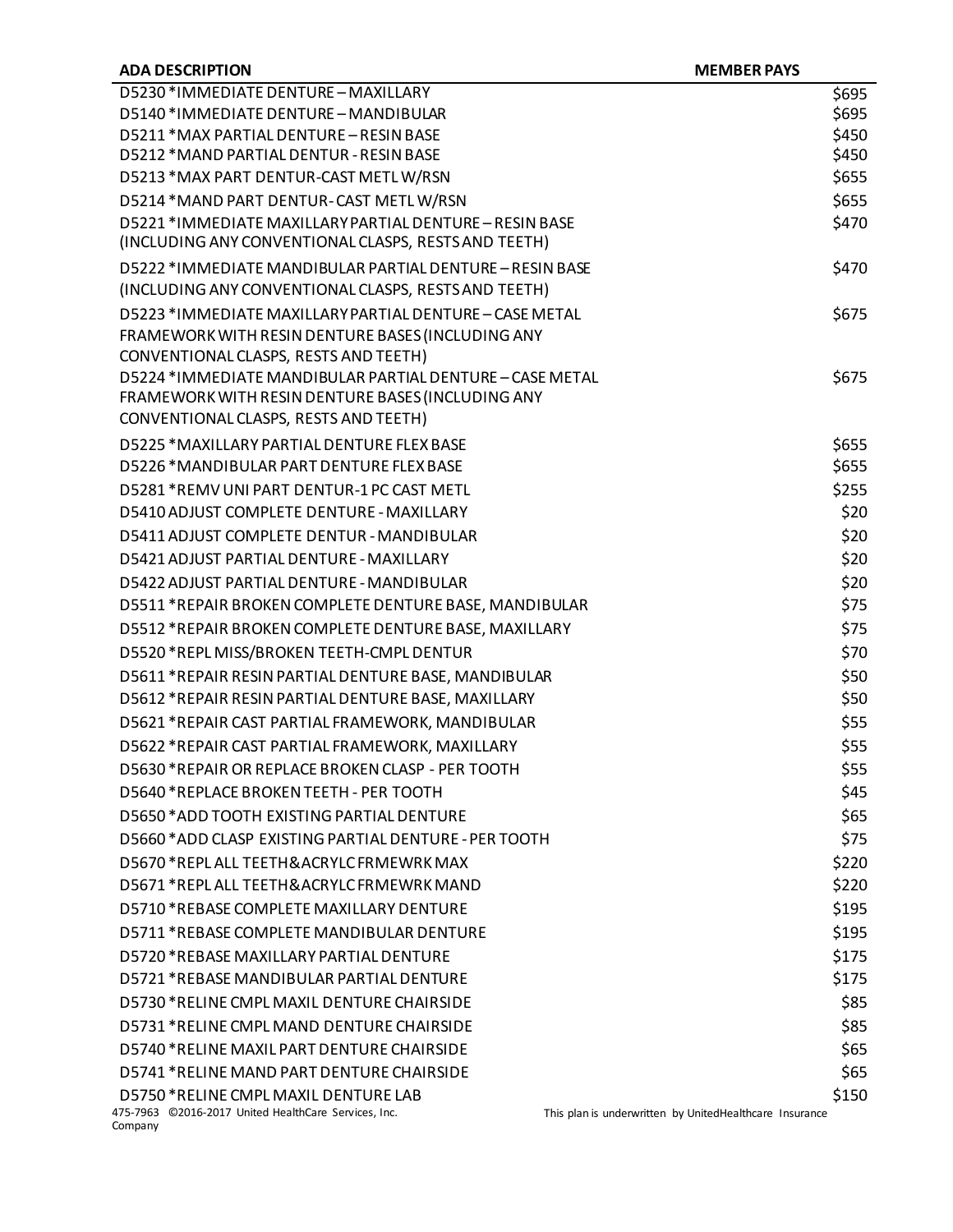| <b>ADA DESCRIPTION</b>                                                                     | <b>MEMBER PAYS</b> |
|--------------------------------------------------------------------------------------------|--------------------|
| D5751 *RELINE CMPL MAND DENTRUE LABORATORY                                                 | \$150              |
| D5760 *RELINE MAXIL PART DENTURE LAB                                                       | \$110              |
| D5761 PROSTHESIS: ENDOSTEAL IMPLANT                                                        | \$110              |
| D5810 *INTERIM COMPLETE DENTURE (MAXILLARY)                                                | \$250              |
| D5811 *INTERIM COMPLETE DENTURE (MANDIBULAR)<br>D5820 *INTERIM PARTIAL DENTURE MAXILLARY   | \$250              |
| D5821 *INTERIM PARTIAL DENTURE MANDIBULAR                                                  | \$250<br>\$250     |
| <b>D5850 TISSUE CONDITIONING MAXILLARY</b>                                                 | \$55               |
| D5851 TISSUE CONDITIONING MANDIBULAR                                                       | \$55               |
| D5862 PRECISION ATTACHMENT, BY REPORT                                                      | \$150              |
| D5899 UNSPECIFIED REMOVABLE PROSTHODONTIC PROCEDURE, BY                                    | \$0                |
| <b>REPORT</b>                                                                              |                    |
| <b>D5982 SURGICAL STENT</b>                                                                | \$325              |
| D5987 COMMISSURE SPLINT                                                                    | \$325              |
| D5988 SURGICAL SPLINT                                                                      | \$325              |
| <b>IMPLANT SERVICES</b>                                                                    |                    |
| D6010 *SURGICAL PLACEMENT OF IMPLANT BODY: ENDOSTEAL                                       | \$1,100            |
| <b>IMPLANT</b>                                                                             |                    |
| D6012 *SURGICAL PLACEMENT OF INTERIM IMPLANT BODY FOR<br><b>TRANSITIONAL</b>               | \$1,100            |
| D6056 *PREFABRICATED ABUTMENT - INCLUDES MOD AND                                           | \$20               |
| <b>PLACEMENT</b>                                                                           |                    |
| D6057 *CUSTOM FAB ABUTMENT - INCLUDES PLACEMENT                                            | \$640              |
| D6058 *ABUTMENT SUPPORTED PORCELAIN/CERAMIC CROWN                                          | \$840              |
| D6059 * ABUTMENT SUPPORTED PORCELAIN FUSED TO METAL                                        | \$840              |
| CROWN (HIGH NOBLE METAL)                                                                   |                    |
| D6060 * ABUTMENT SUPPORTED PORCELAIN FUSED TO METAL<br>CROWN (PREDOMINATELY BASE METAL)    | \$840              |
| D6061 * ABUTMENT SUPPORTED PORCELAIN FUSED TO METAL                                        | \$840              |
| <b>CROWN (NOBLE METAL)</b>                                                                 |                    |
| D6062 * ABUTMENT SUPPORTED CAST METAL CROWN (HIGH NOBLE                                    | \$840              |
| METAL)                                                                                     |                    |
| D6063 *ABUTMENT SUPPORTED CAST METAL CROWN<br>(PREDOMINATELY BASE METAL)                   | \$840              |
| D6064 * ABUTMENT SUPPORTED CAST METAL CROWN (NOBLE                                         | \$840              |
| METAL)                                                                                     |                    |
| D6065 *IMPLANT SUPPORTED PORCELAIN/CERAMIC CROWN                                           | \$840              |
| D6066 * IMPLANT SUPPORTED PORCELAIN FUSED TO METAL CROWN                                   | \$840              |
| D6067 *IMPLANT SUPPORTED METAL CROWN                                                       | \$840              |
| D6068 *ABUTMENT SUPPORTED RETAINER FOR PORCELAIN/CERAMIC<br><b>FPD</b>                     | \$840              |
| D6069 * ABUTMENT SUPPORTED RETAINER FOR PORCELAIN FUSED TO<br>METAL FPD (HIGH NOBLE METAL) | \$840              |
| D6070 * ABUTMENT SUPPORTED RETAINER FOR PORCELAIN FUSED TO                                 | \$840              |
| METAL FPD (PREDOMINATELY BASE METAL)                                                       |                    |
|                                                                                            |                    |

475-7963 ©2016-2017 United HealthCare Services, Inc. Company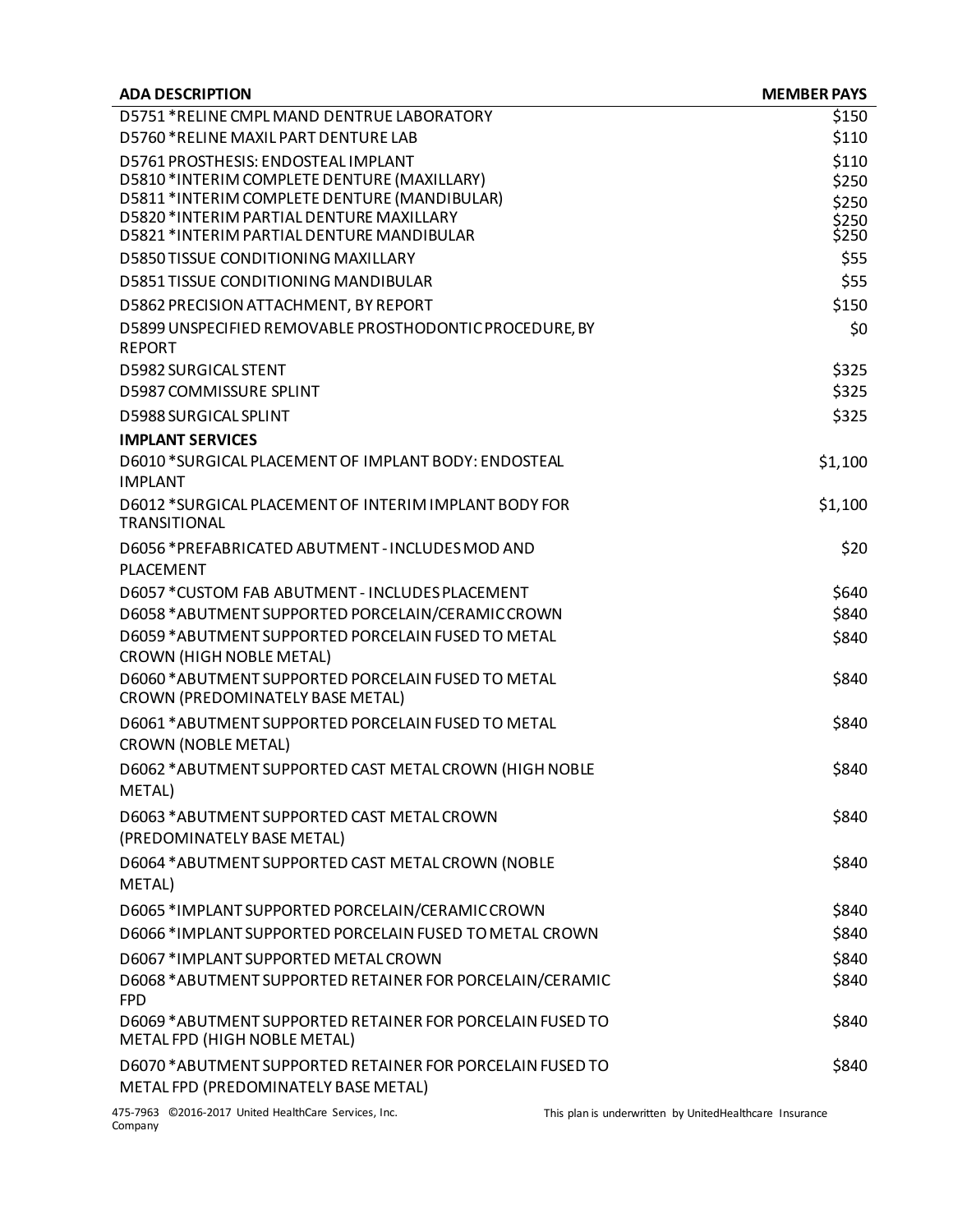| <b>ADA DESCRIPTION</b>                                                                              | <b>MEMBER PAYS</b> |
|-----------------------------------------------------------------------------------------------------|--------------------|
| D6071 * ABUTMENT SUPPORTED RETAINER FOR PORCELAIN FUSED TO<br>METAL FPD (NOBLE METAL)               | \$840              |
| D6072 * ABUTMENT SUPPORTED RETAINER FOR CAST METAL FPD<br>(HIGH NOBLE METAL)                        | \$840              |
| D6073 * ABUTMENT SUPPORTED RETAINER FOR CAST METAL FPD<br>(PREDOMINATELY BASE METAL)                | \$840              |
| D6074 * ABUTMENT SUPPORTED RETAINER FOR CAST METAL FPD<br>(NOBLE METAL)                             | \$840              |
| D6075 *IMPLANT SUPPORTED RETAINER FOR CERAMIC FPD                                                   | \$840              |
| D6076 *IMPLANT SUPPORTED RETAINER FOR PORCELAIN FUSED TO<br><b>METAL FPD</b>                        | \$840              |
| D6077 *IMPLANT SUPPORTED RETAINER FOR CASE METAL FPD                                                | \$840              |
| D6080 IMPLANT MAINTENANCE<br>D6090 REPAIR IMPLANT SUPPORTED PROSTHESIS, BY REPORT                   | \$180              |
| D6081 *SCALING AND DEBRIDEMENT IN THE PRESENCE OF                                                   | \$80 <sup>t</sup>  |
| INFLAMMATION OR MUCOSITIS OF A SINGLE IMPLANT, INCLUDING                                            |                    |
| CLEANING OF THE IMPLANT SURFACES, WITHOUT FLAP ENTRY AND<br><b>CLOSURE</b>                          |                    |
| D6085 PROVISIONAL IMPLANT CROWN                                                                     | \$125              |
| D6090 REPAIR IMPLANT SUPPORTED PROTHESIS, BY REPORT                                                 | \$400              |
| D6092 RECEMENT IMPLANT/ABUTMENT CROWN                                                               | \$45               |
| D6093 RECEMENT IMPLANT/ABUTMENT SUPPORTED FIXED PARTIAL<br><b>DENTURE</b>                           | \$65               |
| D6094 * ABUTMENT SUPPORTED CROWN - TITANIUM                                                         | \$840              |
| D6095 REPAIR IMPLANT ABUTMENT, BY REPORT                                                            | \$220              |
| D6096 REMOVE BROKEN IMPLANT RETAINING<br><b>SCREW</b>                                               | \$500              |
| D6100 IMPLANT REMOVAL, BY REPORT                                                                    | \$700              |
| D6110 *IMPLANT / ABUTMENT SUPPORTED REMOVABLE DENTURE<br>FOR EDENTULOUS ARCH - MAXILLARY            | \$1,345            |
| D6111 *IMPLANT / ABUTMENT SUPPORTED REMOVABLE DENTURE<br>FOR FDFNTULOUS ARCH - MANDIBULAR           | \$1,345            |
| D6112 *IMPLANT / ABUTMENT SUPPORTED REMOVABLE DENTURE<br>FOR PARTIALLY EDENTULOUS ARCH - MAXILLARY  | \$1,085            |
| D6113 *IMPLANT / ABUTMENT SUPPORTED REMOVABLE DENTURE<br>FOR PARTIALLY EDENTULOUS ARCH - MANDIBULAR | \$1,085            |
| D6114 *IMPLANT / ABUTMENT SUPPORTED FIXED DENTURE FOR<br><b>EDENTULOUS ARCH-MAXILLARY</b>           | \$3,945            |
| D6115 *IMPLANT / ABUTMENT SUPPORTED FIXED DENTURE FOR<br>EDENTULOUS ARCH-MANDIBULAR                 | \$3,945            |
| D6116 *IMPLANT / ABUTMENT SUPPORTED FIXED DENTURE FOR<br>PARTIALLY EDENTULOUS ARCH - MAXILLARY      | \$2,345            |
| D6117 *IMPLANT / ABUTMENT SUPPORTED FIXED DENTURE FOR<br>PARTIALLY EDENTULOUS ARCH - MANDIBULAR     | \$2,345            |
| D6118 *IMPLANT/ABUTMENT SUPPORTED INTERIM FIXED<br>DENTURE FOR ENDENTULOUS ARCH - MANDIBULAR        | \$1,876            |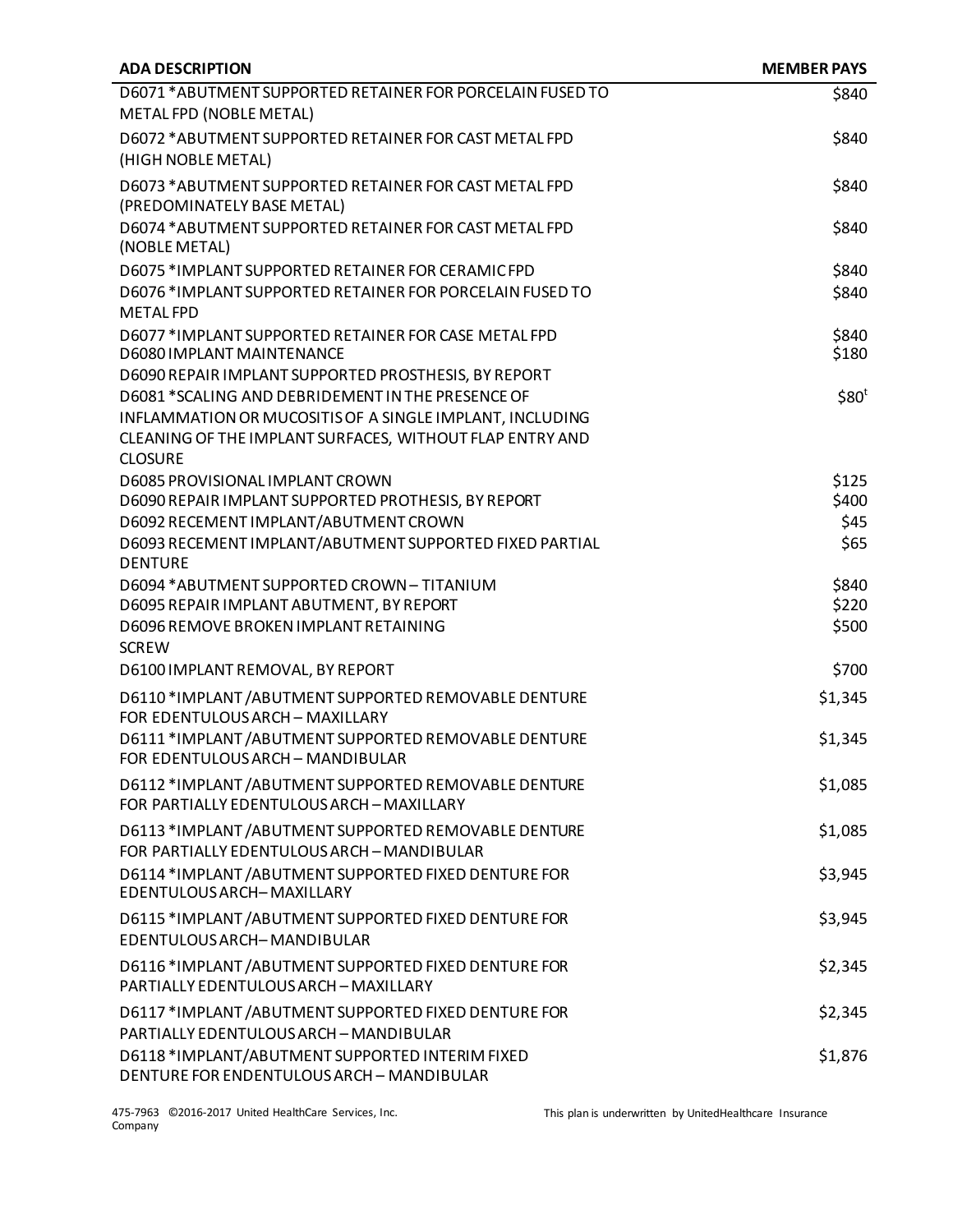| <b>ADA DESCRIPTION</b>                                      | <b>MEMBER PAYS</b> |
|-------------------------------------------------------------|--------------------|
| D6119 *IMPLANT/ABUTMENT SUPPORTED INTERIM FIXED DENTURE FOR | \$1,876            |
| <b>ENDENTULOUS ARCH - MAXILLARY</b>                         |                    |
| <b>FIXED PROSTHODONTIC SERVICES</b>                         |                    |
| D6205 *PONTIC-INDIRECT RESIN BASED COMPOSITE                | \$695              |
| D6210 * PONTIC - CAST HIGH NOBLE METAL                      | \$495              |
| D6211 *PONTIC - CAST PREDOM BASE METAL                      | \$420              |
| D6212 * PONTIC - CAST NOBLE METAL                           | \$475              |
| D6214 * PONTIC TITANIUM                                     | \$475              |
| D6240 *PONTIC-PORCELN FUSED HI NOBLE METL                   | \$495              |
| D6241 *PONTIC-PORCLN FUSD PREDOM BASE METL                  | \$420              |
| D6242 *PONTIC - PORCELN FUSED NOBLE METAL                   | \$475              |
| D6245 * PONTIC - PORCELAIN/CERAMIC                          | \$495              |
| D6250 *PONTIC - RESIN W/HIGH NOBLE METAL                    | \$455              |
| D6251 *PONTIC RESIN W/PREDOM BASE METAL                     | \$405              |
| D6252 *PONTIC RESIN W/NOBLE METAL                           | \$420              |
| D6253 *PROVISIONAL PONTIC - FURTHER TREATMENT OR            | \$0                |
| COMPLETION OF DIAGNOSIS NECESSARY PRIOR TO FINAL            |                    |
| <b>IMPRESSION</b>                                           |                    |
| D6545 RETAINER-CASE MTL FOR RESIN FXD PROS                  | \$180              |
| D6548 RET-PORC/CER FOR RESIN BONDED FIXED PROS              | \$495              |
| D6600 RETAINER INLAY-PORCELAIN/CERAMIC 2 SURFACES           | \$495              |
| D6601 RETAINER INLAY - PORCELN/CERAMIC3/MORE SURF           | \$495              |
| D6602 RETAINER INLAY - CAST HI NOBLE METAL 2 SURF           | \$425              |
| D6603 RETAINER INLAY-CAST HI NOBLE METL 3/> SURF            | \$425              |
| D6604 RETAINER INLAY-CAST PREDOM BASE METL 2 SURF           | \$405              |
| D6605 RETAINER INLAY-CAST PREDOM BASE METL 3/>SURF          | \$405              |
| D6606 RETAINER INLAY - CAST NOBLE METAL 2 SURFACES          | \$420              |
| D6607 RETAINER INLAY - CAST NOBLE METL 3/MORE SURF          | \$420              |
| D6608 RETAINER ONLAY - PORCELN/CERAMIC 2 SURFACES           | \$495              |
| D6609 RETAINER ONLAY - PORCELN/CERAMIC3/MORE SURF           | \$495              |
| D6610 RETAINER ONLAY - CAST HI NOBLE METAL 2 SURF           | \$425              |
| D6611 RETAINER ONLAY-CAST HI NOBLE METL 3/> SURF            | \$475              |
| D6612 RETAINER ONLAY-CAST PREDOM BASE METL 2 SURF           | \$405              |
| D6613 RETAINER ONLAY-CAST PREDOM BASE METL 3/>SURF          | \$405              |
| D6614 RETAINER ONLAY - CAST NOBLE METAL 2 SURFACES          | \$420              |
| D6615 RETAINER ONLAY - CAST NOBLE METL 3/MORE SURF          | \$420              |
| D6624 RETAINER INLAY - TITANIUM                             | \$495              |
| D6634 RETAINER ONLAY - TITANIUM                             | \$420              |
| D6710 *RETAINER CROWN - INDIRECT RESIN BASED COMPOSITE      | \$195              |
| D6720 *RETAINER CROWN - RESIN WITH HIGH NOBLE METAL         | \$455              |
| D6721 *RETAINER CROWN - RESIN PREDOMINANTLY BASE METAL      | \$405              |
| D6722 *RETAINER CROWN - RESIN WITH NOBLE METAL              | \$420              |
| D6740 *RETAINER CROWN - PORCELAIN/CERAMIC                   | \$495              |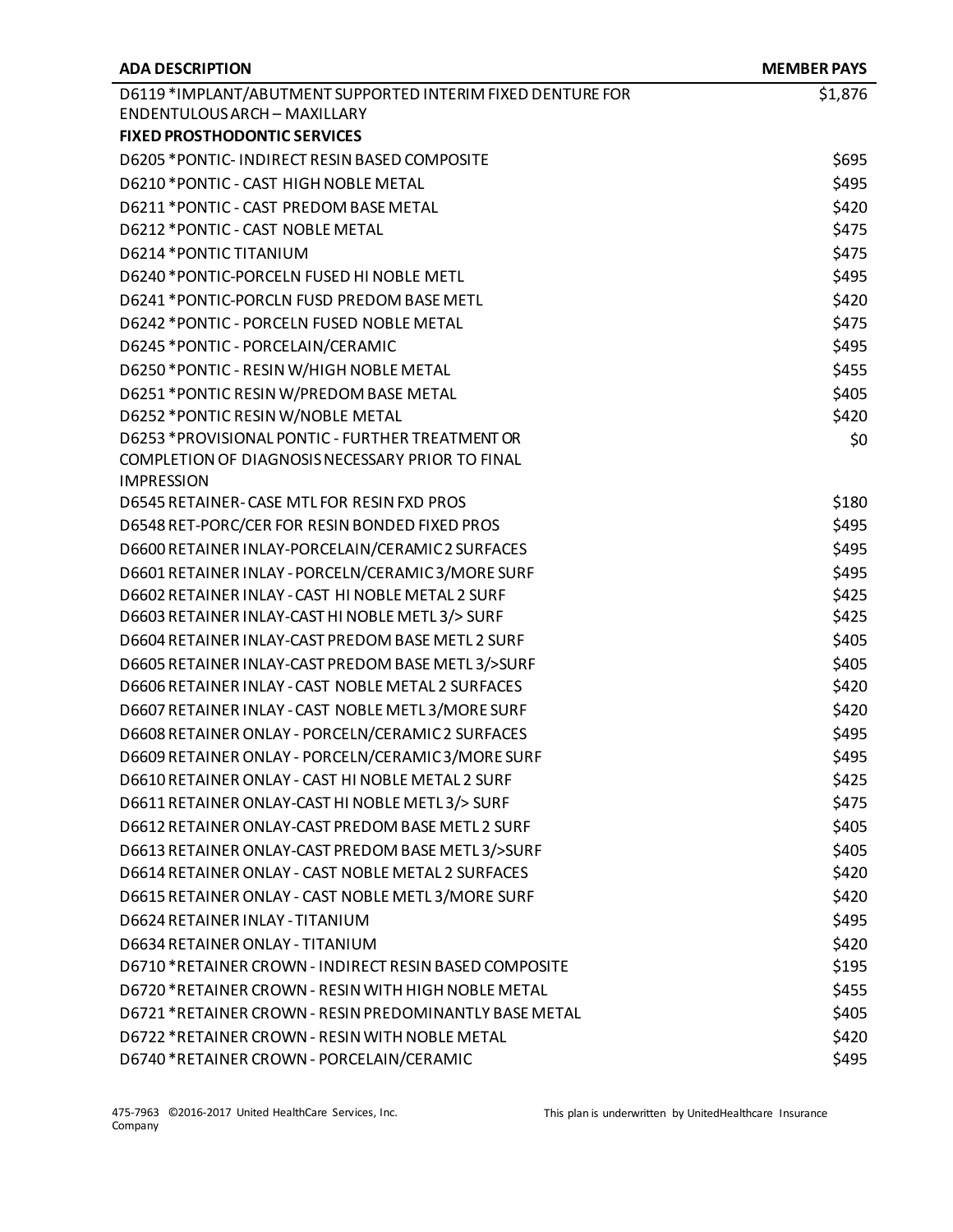| <b>ADA DESCRIPTION</b>                                                                                    | <b>MEMBER PAYS</b> |
|-----------------------------------------------------------------------------------------------------------|--------------------|
| D6750 *RETAINER CROWN - PORCELAIN FUSED TO HIGH NOBLE                                                     | \$495              |
| <b>METAL</b>                                                                                              |                    |
| D6751 *RETAINER CROWN - PORCELAIN FUSED TO PREDOMINANTLY                                                  | \$420              |
| <b>BASE METAL</b>                                                                                         |                    |
| D6752 *RETAINER CROWN - PORCELAIN FUSED TO NOBLE METAL                                                    | \$475              |
| D6780 *RETAINER CROWN - 3/4 CAST HIGH NOBLE METAL                                                         | \$425              |
| D6781 *RETAINER CROWN - 3/4 CAST PREDOMINANTLY BASE METAL                                                 | \$405              |
| D6782 *RETAINER CROWN - 3/4 CAST NOBLE METAL                                                              | \$415              |
| D6783 *RETAINER CROWN - 3/4 PORCELAIN/CERAMIC                                                             | \$405              |
| D6790 *RETAINER CROWN - FULL CAST HIGH NOBLE METAL                                                        | \$310              |
| D6791 *RETAINER CROWN - FULL CAST PREDOMINANTLY BASE                                                      | \$420              |
| <b>METAL</b>                                                                                              |                    |
| D6792 *RETAINER CROWN - FULL CAST NOBLE METAL<br>D6793 *PROVISIONAL RETAINER CROWN - FURTHER TREATMENT OR | \$475<br>\$130     |
| COMPLETION OF DIAGNOSIS NECESSARY PRIOR TO FINAL                                                          |                    |
| <b>IMPRESSION</b>                                                                                         |                    |
| D6794 RETAINER CROWN - TITANIUM                                                                           | \$250              |
| D6930 RECEMENT OR RE-BOND FIXED PARTIAL DENTURE                                                           | \$40               |
| <b>D6940 STRESS BREAKER</b>                                                                               | \$125              |
| D6950 PRECISION ATTACHMENT                                                                                | \$195              |
| D6980 FIXED PARTIAL DENTURE REPAIR, BY REPORT                                                             | \$80               |
| <b>ORAL SURGERY SERVICES</b>                                                                              |                    |
| D7111 XTRCT CORONL RMNNTS DECIDUOUS TOOTH                                                                 | \$70               |
| D7140 EXTRAC ERUPTED TOOTH/EXPOSED ROOT                                                                   | \$75               |
| D7210 EXTRACTION, ERUPTED TOOTH REQUIRING REMOVAL OF                                                      | \$120              |
| BONE AND/OR SECTIONING OF TOOTH, AND INCLUDING ELEVATION<br>OF MUCOPERIOSTEAL FLAP IF INDICATED           |                    |
| D7220 REMOVAL IMPACT TOOTH - SOFT TISSUE                                                                  | \$125              |
| D7230 REMOVAL IMPACT TOOTH - PARTLY BONY                                                                  | \$140              |
| D7240 REMOVAL IMPACTED TOOTH - CMPL BONY                                                                  | \$160              |
| D7241 REMV IMP TOOTH-CMPL BNY W/SURG COMP                                                                 | \$180              |
| D7250 REMOVAL OF RESIDUAL TOOTH ROOTS (CUTTING PROCEDURE)                                                 | \$95               |
|                                                                                                           |                    |
| D7251 CORONECTOMY - INTENTIONAL PARTIAL TOOTH REMOVAL                                                     | \$270              |
| D7260 OROANTRAL FISTULA CLOSURE                                                                           | \$160              |
| D7261 PRIMARY CLOSURE OF A SINUS PERFORATION                                                              | \$275              |
| D7270 TOOTH REIMPL&/STBL ACC DISPLCD                                                                      | \$50               |
| D7272 TOOTH TRANSPLANTATION (INCLUDES REIMPLANTATION                                                      | \$100              |
| FROM ONE SITE TO ANOTHER AND SPLINTING AND/OR<br>STABILIZATION)                                           |                    |
| D7280 SURGICAL ACCESS AN UNERUPTED TOOTH                                                                  | \$125              |
| D7282 MOBILZ ERUPT/MALPSTN TOOTH AID ERUP                                                                 | \$125              |
| D7283 PLACEMENT DEVICE FACILITATE ERUPT IMPACTED TOOTH                                                    | \$80               |
|                                                                                                           |                    |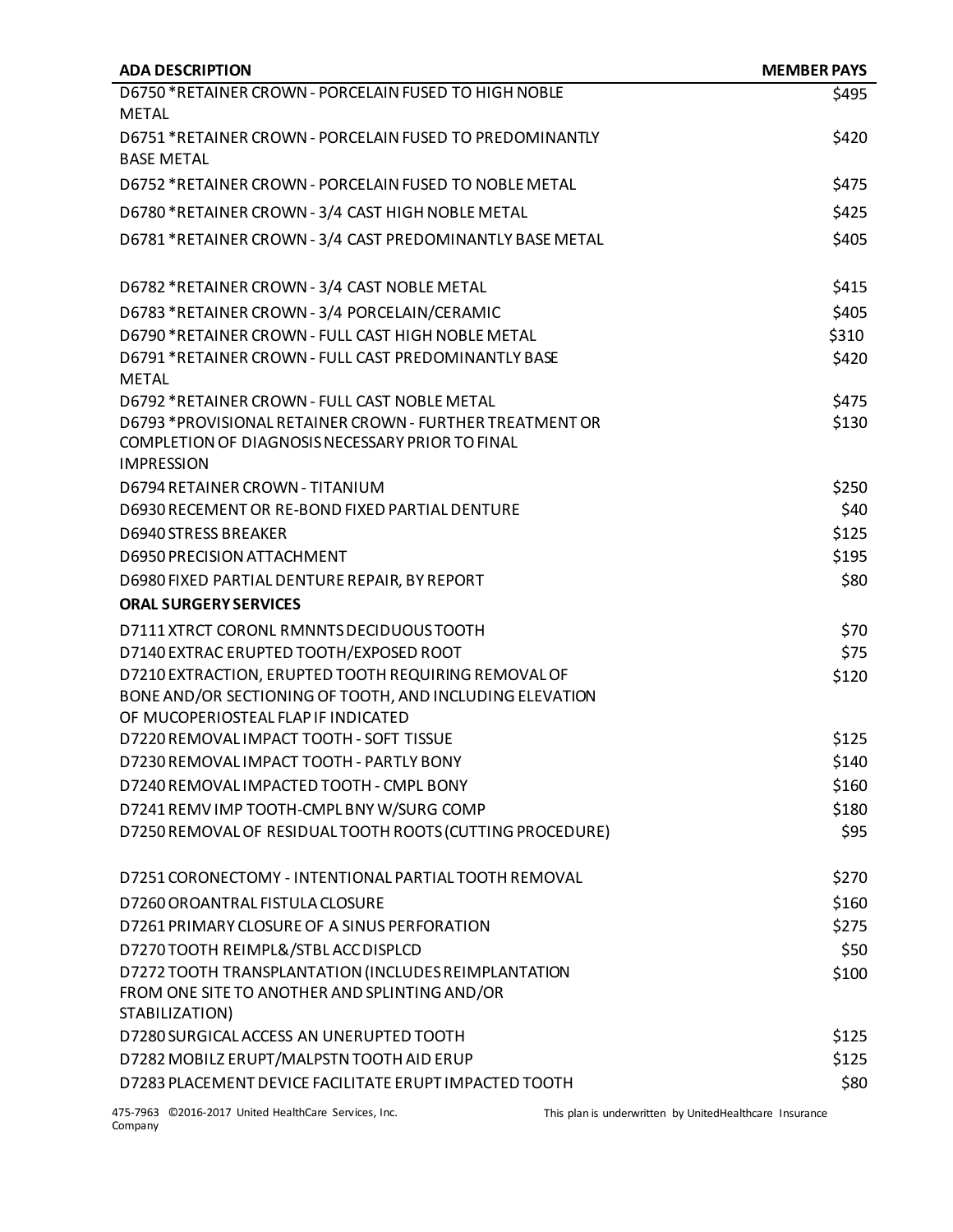| <b>ADA DESCRIPTION</b>                                                                | <b>MEMBER PAYS</b> |
|---------------------------------------------------------------------------------------|--------------------|
| D7285 INCISIONAL BIOPSY OF ORAL TISSUE HARD                                           | \$150              |
| D7286 INCISIONAL BIOPSY OF ORAL TISSUE SOFT                                           | \$95               |
| D7287 EXTOLIATIVE CYTOLOGICAL SAMPLE COLLECTION                                       | \$85               |
| D7288 BRUSH BIOPSY                                                                    | \$25               |
| D7291 TRANSSEPTAL FIBEROTOMY/SUPRA CRESTAL FIBEROTOMY, BY                             | \$95               |
| <b>REPORT</b>                                                                         |                    |
| D7310 ALVEOLOPLASTY W/EXT 4/> TEETH/SPACE                                             | \$95               |
| D7311 ALVEOLOPLSTY CONJNC XTRCT 1-3 TEETH                                             | \$95               |
| D7320 ALVEOLOPLASTY NO EXT 4/> TEETH/SPAC                                             | \$190              |
| D7321 ALVEOLOPLSTY NOT W/XTRCT 1-3 TEETH                                              | \$190              |
| D7340 VESTIBULOPLASTY - RIDGE EXTENSION (SECONDARY                                    | \$370              |
| EPITHELIALIZATION)                                                                    |                    |
| D7350 VESTIBULOPLASTY - RIDGE EXTENSION (INCLUDING SOFT                               | \$990              |
| TISSUE GRAFTS, MUSCLE REATTACHMENT, REVISION OF SOFT TISSUE                           |                    |
| <b>ATTACHMENT</b>                                                                     |                    |
| D7410 EXCISION OF BENIGN LESION UP TO 1.25 CM                                         | \$25               |
| D7411 EXCISION OF BENIGN LESION GREATER THAN 1.25 CM                                  | \$50               |
| D7412 EXCISION OF BENIGN LESION, COMPLICATED                                          | \$55               |
| D7450 REMOVAL OF BENIGN ODONTOGENIC CYST OR TUMOR -                                   | \$65               |
| LESION DIAMETER UP TO 1.25 CM                                                         |                    |
| D7471 REMOVAL OF LATERAL EXOSTOSIS                                                    | \$95               |
| D7472 REMOVAL OF TORUS PALATINUS                                                      | \$95               |
| D7473 REMOVAL OF TORUS MANDIBULARIS                                                   | \$95               |
| D7485 SURGICAL RDUC OSSEOUS TUBEROSITY                                                | \$95               |
| D75101&D ABSCESS-INTRAORAL SOFT TISS                                                  | \$55               |
| D75111 & D ABSC INTRAORAL SOFT TISS COMP                                              | \$20               |
| D75201 & D OF ABSCESS EXTRAORAL SOFT TISSUE                                           | \$20               |
| D75211 & D OF ABSCESS EXTRAORAL COMPLICATED                                           | \$20               |
| D7910 SUTURE RECENT SMALL WOUNDS UP 5 CM                                              | \$35               |
| D7921 COLLECTION AND APPLICATION OF AUTOLOGOUS BLOOD                                  | \$125              |
| <b>CONCENTRATE PRODUCT</b>                                                            |                    |
| D7950 OSSEOUS, OSTEOPERIOSTEAL, OR CARTILAGE GRAFT OF THE                             | \$350              |
| MANDIBLE OR FACIAL BONES - AUTOGENOUS OR NONAUTOGENOUS,                               |                    |
| <b>BY REPORT</b>                                                                      |                    |
| D7951 SINUS AUGMENTATION WITH BONE OR BONE SUBSTITUTES<br>VIA A LATERAL OPEN APPROACH | \$800              |
| D7952 SINUS AUGMENTATION VIA A VERTICAL APPROACH                                      | \$350              |
| D7953 BONE REPLACEMENT GRAFT FOR RIDGE PERSERVATION                                   | \$100              |
| D7960 FRENULECTOMY                                                                    | \$110              |
| D7963 FRENULOPLASTY                                                                   | \$110              |
| D7970 EXC HYPERPLASTIC TISSUE-PER ARCH                                                | \$140              |
| D7971 EXCISION OF PERICORONAL GINGIVA                                                 | \$102              |
| D7972 SURGICAL RDUC FIBROUS TUBEROSITY                                                | \$125              |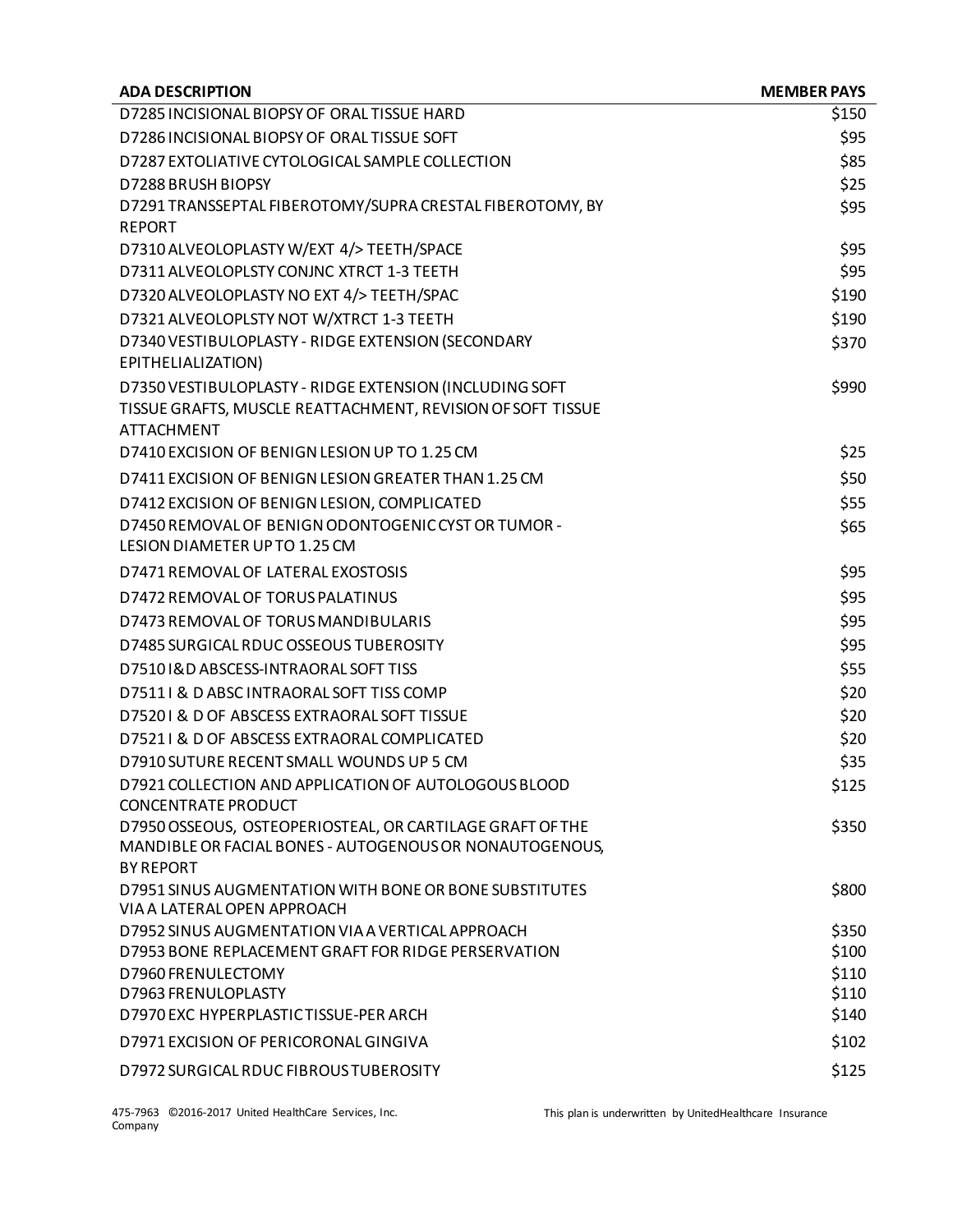| <b>ADA DESCRIPTION</b>                                                      | <b>MEMBER PAYS</b> |
|-----------------------------------------------------------------------------|--------------------|
| <b>ADJUNCTIVE GENERAL SERVICES</b>                                          |                    |
| D9110 PALLIATVE TX DENTAL PAIN-MINOR PROC                                   | \$0                |
| D9120 FIXED PARTIAL DENTURE SECTIONING                                      | \$0                |
| D9210 LOCAL ANESTHESIA NOT IN CONJUNCTION WITH OPERATIVE                    | \$0                |
| OR SURGICAL PROCEDURES                                                      |                    |
| D9211 REGIONAL BLOCK ANESTHESIA                                             | \$0                |
| D9212 TRIGEMINAL DIVISION BLOCK ANES                                        | \$0                |
| D9215 LOCAL ANESTHESIA                                                      | \$0                |
| D9222 DEEP SEDATION/GENERAL ANESTHESIA - FIRST 15 MINUTES                   | \$50               |
| D9223 DEEP SEDATION/GENERAL ANESTHESIA - EACH 15 MINUTE<br><b>INCREMENT</b> | \$50               |
| D9230 ANALGESIA ANXIOLYSIS, INHALATION OF NITROUS OXIDE                     | \$20               |
| D9239 INTRAVENOUS MODERATE (CONSCIOUS) SEDATION/ANALGESIA- FIRST            | \$65               |
| <b>15 MINUTES</b>                                                           |                    |
| D9243 INTRAVENOUS MODERATE (CONSCIOUS)                                      | \$65               |
| SEDATION/ANALGESIA - EACH 15 MINUTE INCREMENT                               |                    |
| D9248 NON-INTRAVENOUS (CONSCIOUS) SEDATION, THIS INCLUDES                   | \$15               |
| NON-IV MINIMAL AND MODERATE SEDATION                                        |                    |
| D9310 CNSLT DX DENT/PHY NOT REQ DENT/PHY                                    | \$25               |
| D9430 OV OBS - NO OTH SERVICES PERFORMED                                    | \$5                |
| D9440 OV-AFTER REGULARLY SCHEDULED HRS                                      | \$35               |
| D9450 CASE PRSATION DTL& EXT TX PLANNING                                    | \$0                |
| D9610 THERAPEUTIC DRUG INJECTION, BY REPORT                                 | \$15               |
| D9630 DRUGS OR MEDICAMENTS DISPENSED IN THE OFFICE FOR                      | \$15               |
| <b>HOME USE</b>                                                             |                    |
| D9910 *APPLICATION OF DESENSITIZING MEDICAMENT                              | \$20               |
| D9930 TREATMENT OF COMPLICATIONS - POST SURG.                               | \$0                |
| D9932 CLEANING AND INSPECTION OF REMOVABLE COMPLETE                         | \$0                |
| DENTURE, MAXILLARY<br>D9933 CLEANING AND INSPECTION OF REMOVABLE COMPLETE   | \$0                |
| DENTURE, MANBIBULAR                                                         |                    |
| D9934 CLEANING AND INSPECTION OF REMOVABLE PARTIAL                          | \$0                |
| DENTURE, MAXILLARY\$0                                                       |                    |
| D9935 CLEANING AND INSPECTION OF REMOVABLE PARTIAL                          | \$0                |
| DENTURE, MANDIBULAR\$0                                                      |                    |
| D9940 * OCCLUSAL GUARD BY REPORT                                            | \$250              |
| D9942 REPAIR AND/OR RELINE OCCCLUSAL GUARDS                                 | \$40               |
| D9943 OCCLUSAL GUARD ADJUSTMENT                                             | \$25               |
| D9950 OCCLUSAL ANALYSIS - MOUNTED CASE                                      | \$75               |
| D9951 OCCLUSAL ADJUSTMENT - LIMITED                                         | \$30               |
| D9952 OCCLUSAL ADJUSTMENT - COMPLETE                                        | \$125              |
| D9973 EXTERNAL BLEACHING-PER TOOTH                                          | \$30               |
| D9975 EXTERNAL BLEACHING FOR HOME APPLICATION, PER ARCH                     | \$240              |
| D9986 MISSED APPOINTMENT                                                    | \$25               |
|                                                                             |                    |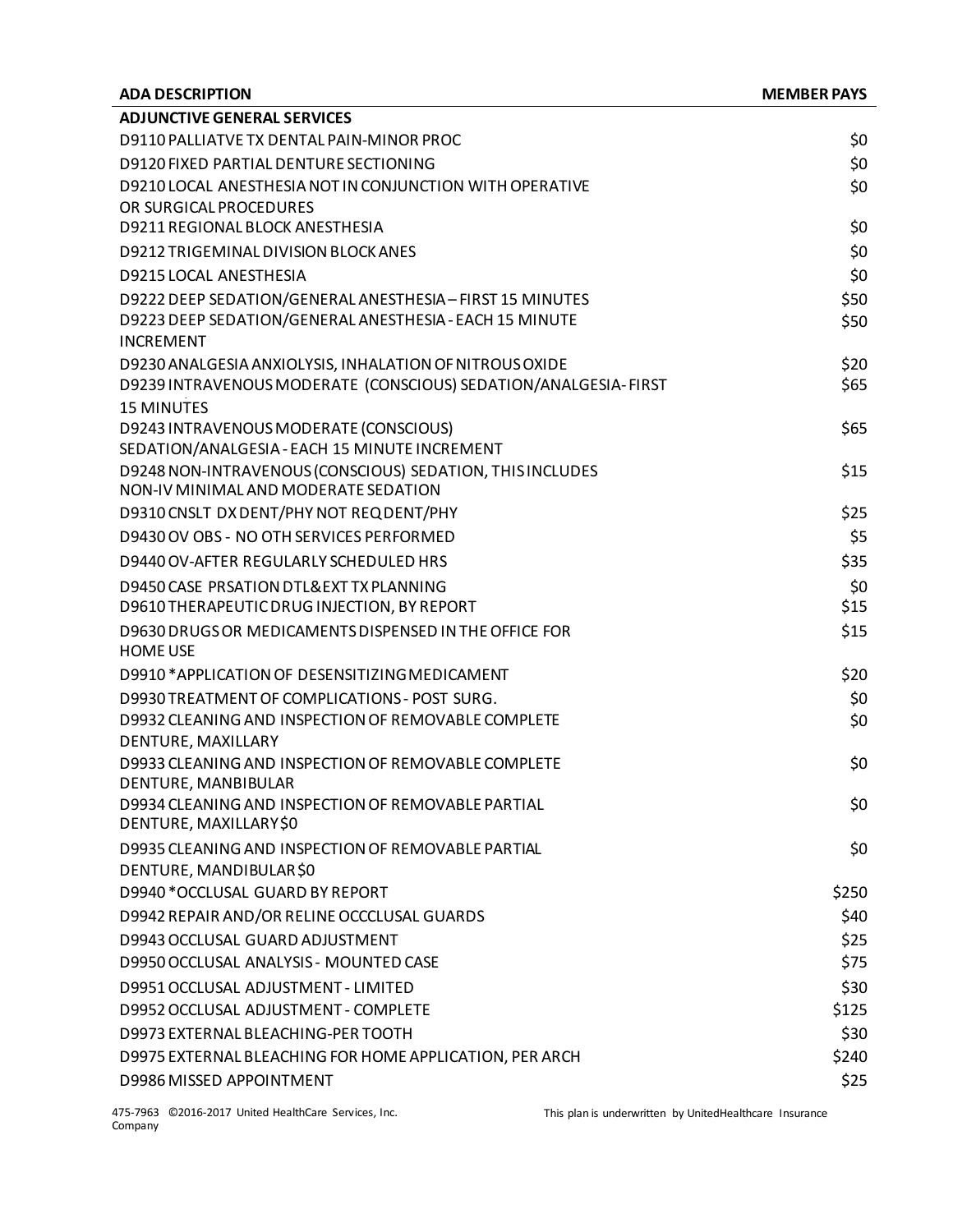| <b>ADA DESCRIPTION</b>                                | <b>MEMBER PAYS</b> |
|-------------------------------------------------------|--------------------|
| D9991 DENTAL CASE MANAGEMENT - ADDRESSING APPOINTMENT | S0                 |
| D9992 DENTAL CASE MANAGEMENT - CARE                   | \$0                |
| COORDINATION                                          |                    |
| D9993 DENTAL CASE MANAGEMENT - MOTIVATIONAL           | \$0                |
| INTERVIEWING                                          |                    |
| D9994 DENTAL CASE MANAGEMENT - PATIENT EDUCATION TO   | \$0                |
| IMPROVE ORAL HEALTH LITERACY                          |                    |

#### **SPECIALTY SERVICES**

**a) This Member Schedule of Benefits applies when listed dental services are performed by a participating General Dentist, unless otherwise authorized.**

**b) Procedures not listed on the Schedule of Benefits that are performed by a participating General Dentist will be charged at a participating General Dentist's usual and customary fee less 25%.**

**c) The Network General Dentist you select may not perform all procedures listed. The Co-payment shown apply to Network General Dentist.**

**d) Should the services ofaNetwork Specialty Dentist(NSD)(Oral Surgeon, Endodontist, Periodontist, or Pediatric Dentist) be necessary, you may go directly to a NSD with no referral and receive a 25% reduction off the provider's Usual and CustomaryFee.**

**e) Members seeking implant treatment should refer to their participating implantologist, a select Network of Participating Providers. Not all providers perform the implant procedures at the Co-payment listed on the Schedule of Benefits. Please refer to the provider listing a[twww.MyUHC.com.](http://www.myuhc.com/)**

#### **LIMITATIONS:**

The following are the limitation of benefits, unless otherwise specifically listed as a covered benefit on this Plan's Schedule of Benefits:

- **1. COMPLETE SERIES OR PANOREX RADIOGRAPHS –** Either D0210 or D0330 are reimbursable one (1) time every five (5) consecutive years.
- **2. RADIOGRAPHS –** D0364-D0365 is limited to 1 time per 60 months, covered only in a dental setting and not in a radiographic imaging center.
- **3. BITEWING RADIOGRAPHS -**D0274, D0277 or D0210 are payable only when other inclusive image have not been taken (paid) within the last six (6) months. All Bitewing X-rays are limited to one set in any twelve (12) consecutive month period.
- **4. X-RAYS -** Copies of X-rays can be obtained for \$2 per periapical image up to a maximum of \$30. Panoramic X-ray can be obtained for a \$15 fee.
- **5. FLUORIDE TREATMENT -** Fluoride treatment is limited to one (1) in any twelve (12) consecutive month period for children under the age of 16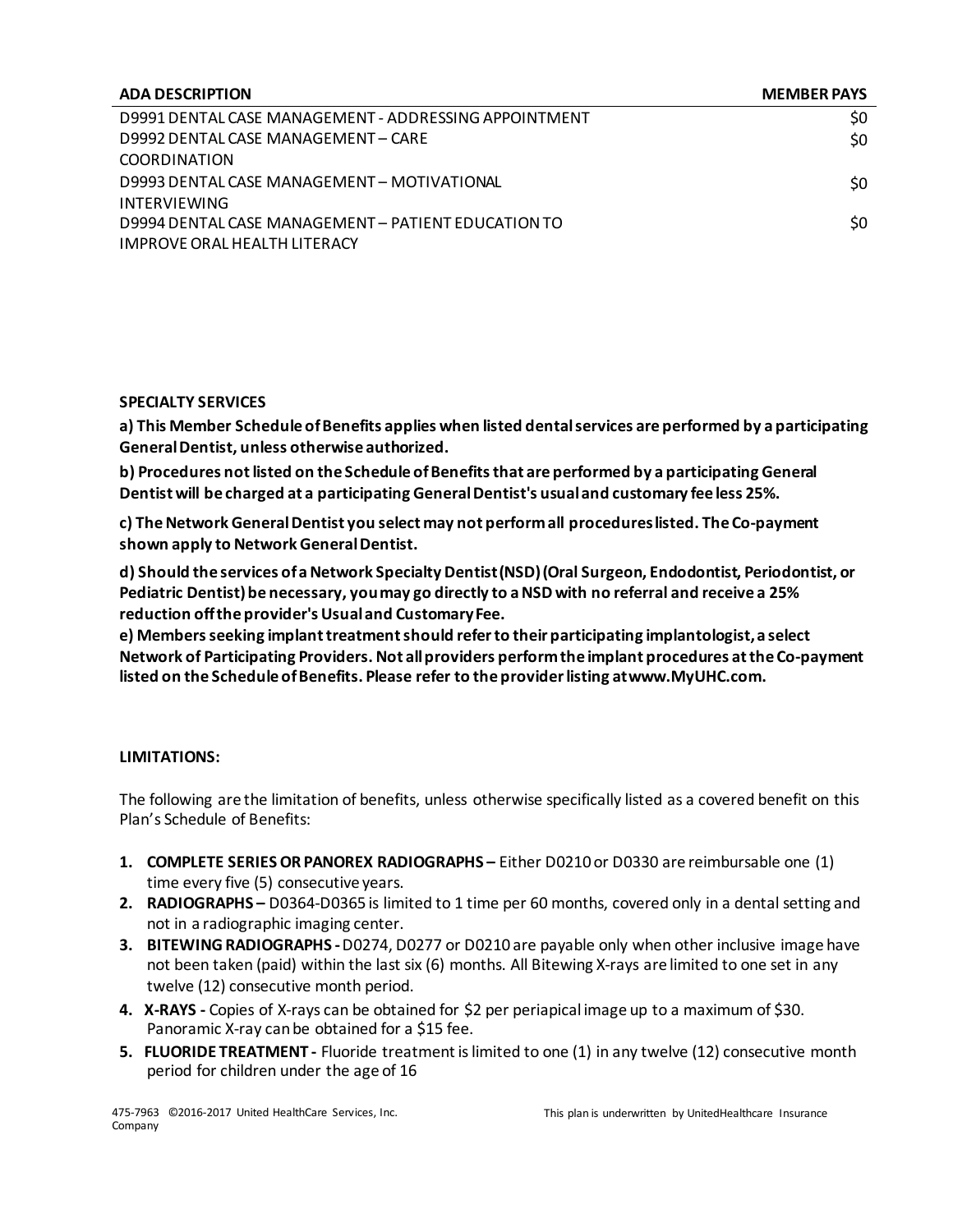**6. SPACE MAINTAINERS -** Space maintainers and all adjustments are limited to children under the age of 16.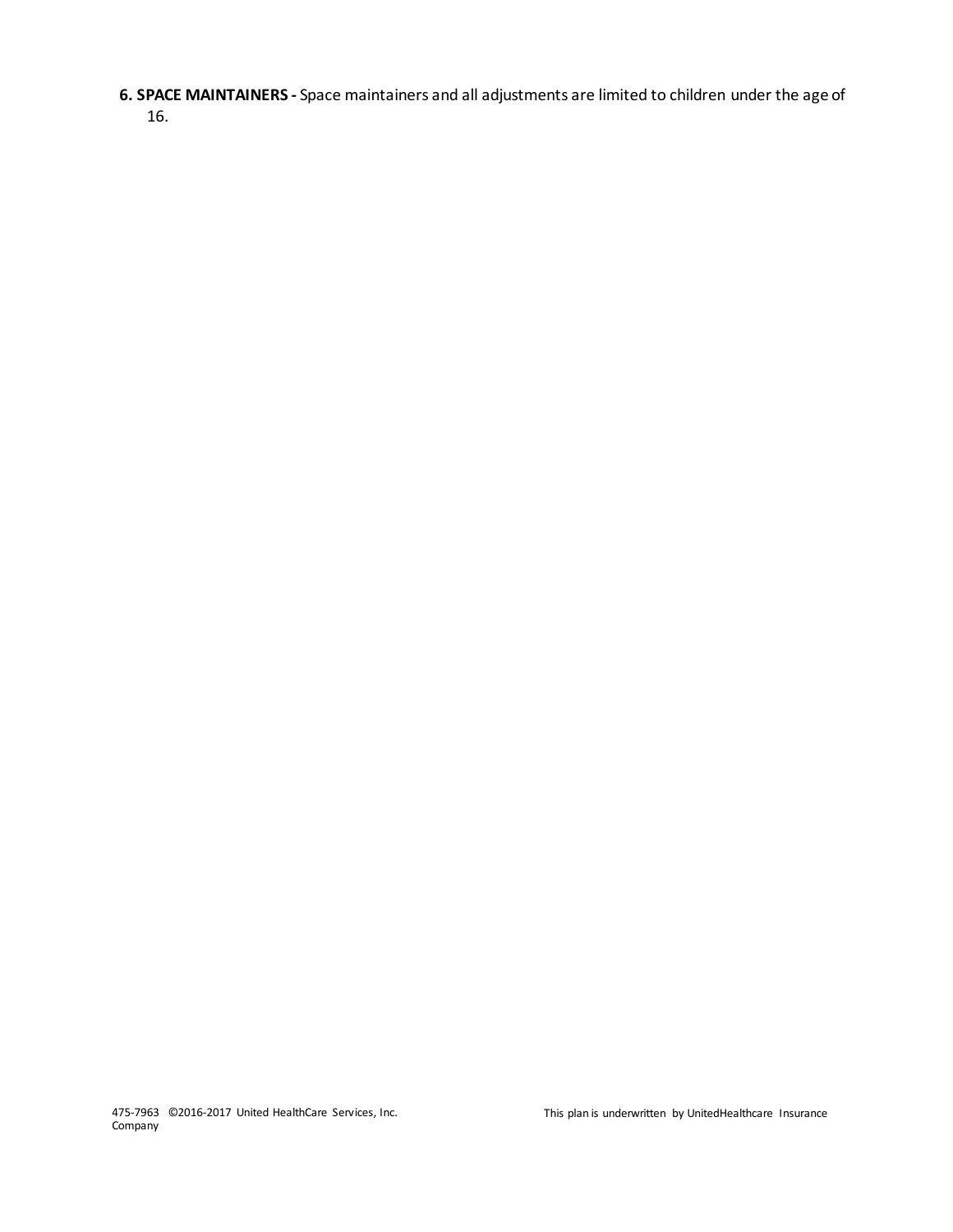- **7. SEALANTS -** Sealants (D1351 or D1352) are limited to one (1) time per tooth in any three (3) consecutive year period. This is only allowed for unrestored permanent molar teeth for children under the age of 16.
- **8. OCCLUSAL GUARDS -** Occlusal Guard(s) is limited to one (1) time in any consecutive thirty-six (36) months for the purposes of habitual grinding/Bruxism.
- **9. GENERAL ANESTHESIA -** General anesthesia or IV sedation is available when listed on the Schedule of Benefits, medically necessary, and previously approved.
- **10. ADJUSTMENTS TO FULL DENTURES, PARTIAL DENTURES, BRIDGES OR CROWNS** –All denture adjustment fees are for dentures which were not fabricated at the present office; All denture adjustment for new dentures made within 12 months are included as part of the initialinsertion.
- **11. ORAL EVALUATION –** Any oral evaluation (excluding problem) is limited to One (1) time per consecutive six (6) months; Comprehensive exams canonly be covered one (1) time per 36 months, if and only if patient is considered to be new or an established patient. All subsequent oral evaluations will be at a 25% reduction off the dentist's usual and customary fee without a frequency limitation.
- **12. CROWNS, FIXED BRIDGES AND IMPLANTS -** When crown, implant and/or bridgework exceed six (6) consecutive units, there will be an additional charge of \$30.00 per unit.
- **13. THIRD-MOLAR ("WISDOM TEETH") EXTRACTIONS -** Surgical removal of wisdom tooth covered when pathology (disease) exists. Surgical removal of wisdom teeth/3rd molar when pathology does notexist will be covered at 25% off of the general dentists or specialists usual and customary fees. Orthodontic related surgeries (except D7280) needed to relieve crowding or to facilitate eruption are available at a 25% reduction off of the doctor's usual and customary fees.
- **14. PROPHYLAXIS AND PERIODONTAL MAINTENANCE -** The dental prophylaxis or periodontal maintenance procedure is limited to one (1) time in any consecutive six (6) month period. Any additional procedures will follow D1110 and D4910 Member copayments as listed in the Schedule of Benefits.
- **15. HARMFUL HABIT APPLIANCES -** Harmful habit appliances are limited to one (1) time per person under the age of 16.
- **16. DENTURES** New dentures include one (1) reline within the first six (6) months.
- **17. REPLACEMENT OF CROWNS, IMPLANTS, AND FIXED BRIDGES OR DENTURES -**Replacement of crowns, implants, and fixed bridges or dentures islimited to one (1) time every consecutive five (5) years.
- **18. COST OF MATERIAL AND LAB FEES -** Copayments marked by '\*' do not include the cost of material and laboratory fees. Additional cost to patient is as follows: - High noble metal (precious) up to \$145.00- Titanium metal up to \$120 (covered with proof of allergy to other metals)- Noble metal (semi-precious) up to \$120.00-Predominantly base metal (non-precious) up to \$55.00-Crown laboratory fees upto \$155.00- Laboratory fees on dentures up to \$225.00-Porcelain laboratory fees for D2610-D2644, D2929, D2961, D2962, D6600, D6601, D6608, and D6609 up to \$65.00- Denture repair laboratory fees up to \$50.00-All ceramic and/or porcelain crown material fees up to \$155.00.
- **19. EMERGENCY TREATMENT -** Emergency treatment is available for palliative treatment for the abatement of pain up to \$100.00 per occurrence.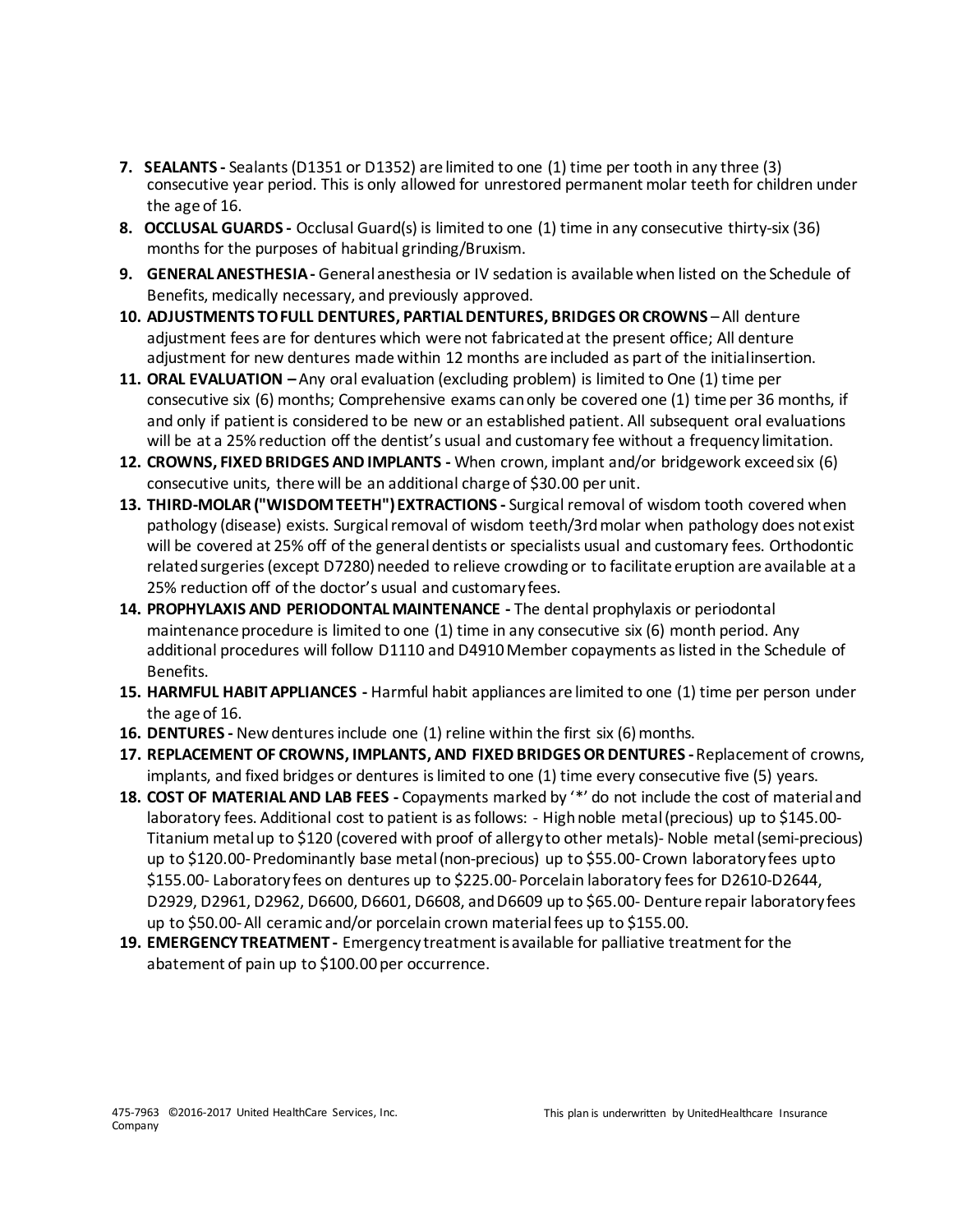#### **EXCLUSIONS OF BENEFITS**

The following procedures and services are excluded and not Covered Services, unless otherwise specifically listed as a covered benefit on this Plan's Schedule of Benefits:

- **1.** Dental Services that are not Necessary.
- **2.** Hospitalization or other facility charges.
- **3.** Any Dental Procedure performed solely for cosmetic/aesthetic reasons. (Cosmetic procedures are those procedures that improve physical appearance.)
- **4.** Reconstructive surgery, regardless of whether or not the surgery is incidental to a dental disease, injury, or Congenital Anomaly, when the primary purpose is to improve physiological functioning of the involved part of the body.
- **5.** Any Dental Procedure not directly associated with dental disease.
- **6.** Any Dental Procedure not performed in a dental setting.
- **7.** Procedures that are considered to be Experimental, Investigational or Unproven. This includes pharmacological regimens not accepted by the American Dental Association (ADA) Council on Dental Therapeutics. The fact that an Experimental, Investigational or Unproven Service, treatment, device or pharmacological regimen is the only available treatment for a particular condition will not result in Coverage if the procedure is considered to be Experimental, Investigational or Unproven in the treatment of that particular condition.
- **8.** Drugs/medications, obtainable with or without a prescription, unless they are dispensed and utilized in the dental office during the patient visit.
- **9.** Setting of facial bony fractures and any treatment associated with the dislocation of facial skeletal hard tissue.
- **10.** Replacement of complete dentures, fixed and removable partial dentures or crowns if damageor breakage was directly related to provider error. This type of replacement is the responsibility of the Dentist. If replacement is Necessary because of patient non-compliance, the patient is liable for the cost of replacement.
- **11.** Services related to the temporomandibular joint (TMJ), either bilateral or unilateral. Upper and lower jaw bone surgery (including that related to the temporomandibular joint). No Coverage is providedfor orthognathic surgery, jaw alignment, or treatment for the temporomandibularjoint.
- **12.** Services related to the temporomandibular joint (TMJ), either bilateral or unilateral. Upper and lower jaw bone surgery (including that related to the temporomandibular joint). No Coverage is providedfor orthognathic surgery, jaw alignment, or treatment for the temporomandibularjoint.
- **13.** Charges for failure to keep a scheduled appointment without giving the dental office 24 hours notice.
- **14.** Expenses for Dental Procedures begun prior to the Covered Person becoming enrolled under the Policy.
- **15.** Fixed or removable prosthodontic restoration procedures for complete oral rehabilitation or reconstruction.
- **16.** Attachments to conventional removable prostheses or fixed bridgework. This includes semi-precision or precision attachments associated with partial dentures, crown or bridge abutments, full or partial overdentures, any internal attachment associated with an implant prosthesis, and any elective endodontic procedure related to a tooth or root involved in the construction of a prosthesis of this nature. Procedures related to the reconstruction of a patient's correct vertical dimension of occlusion (VDO).